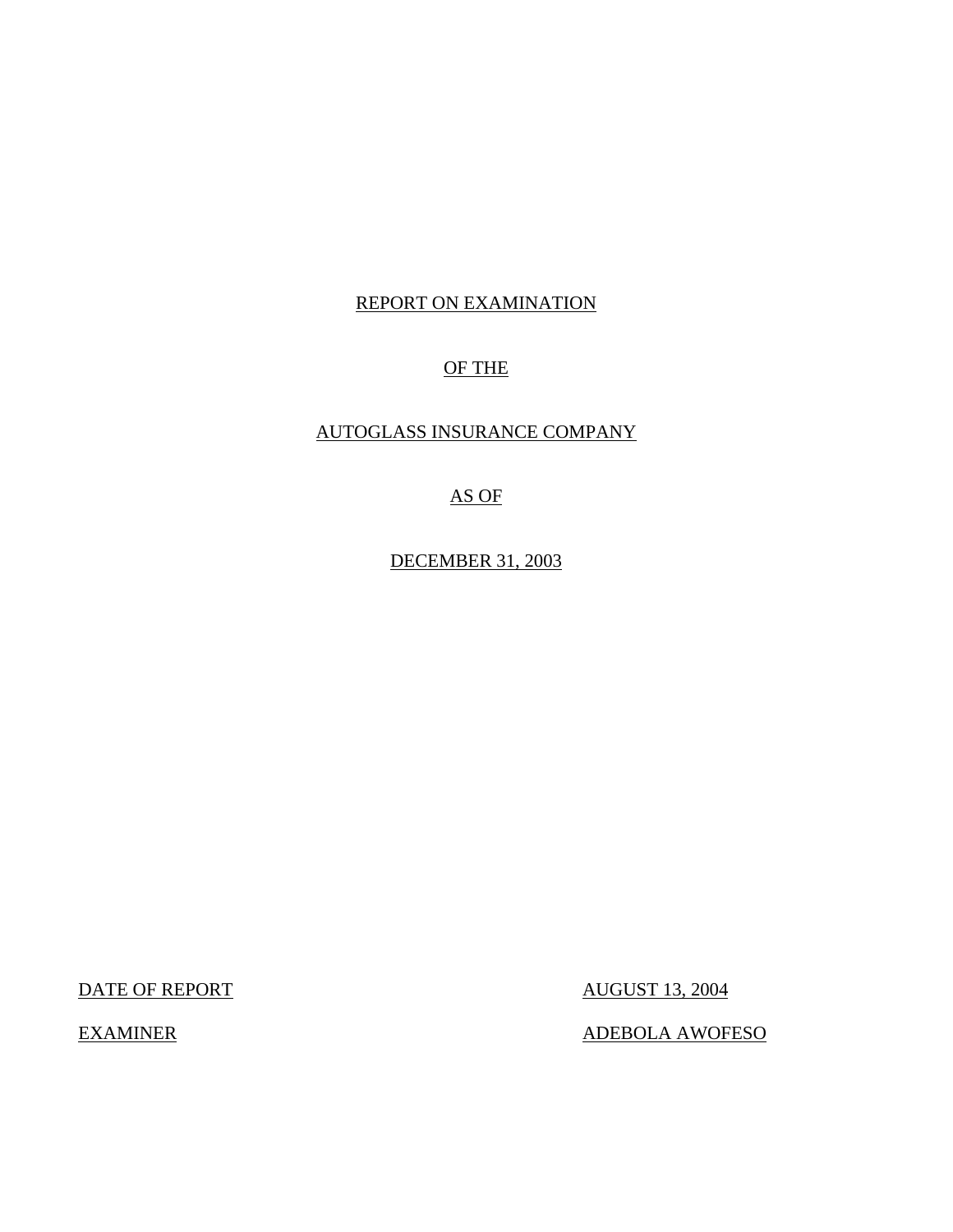# TABLE OF CONTENTS

| <b>ITEM NO.</b>                                                                                                                                                                                                                         | PAGE NO.                                                  |
|-----------------------------------------------------------------------------------------------------------------------------------------------------------------------------------------------------------------------------------------|-----------------------------------------------------------|
| Scope of examination<br>1.                                                                                                                                                                                                              | $\overline{2}$                                            |
| <b>Description of Company</b><br>2.                                                                                                                                                                                                     | 3                                                         |
| Management<br>A.<br><b>B.</b><br>Territory and plan of operation<br>Reinsurance<br>C.<br>Holding company system<br>D.<br><b>Abandoned Property Law</b><br>Ε.<br>Significant operating ratios<br>F.<br><b>Accounts and Records</b><br>G. | 3<br>$\mathfrak s$<br>6<br>$\overline{7}$<br>8<br>9<br>10 |
| <b>Financial statements</b><br>3.                                                                                                                                                                                                       | 11                                                        |
| <b>Balance</b> sheet<br>A.<br><b>B.</b><br>Underwriting and investment exhibit                                                                                                                                                          | 11<br>13                                                  |
| Losses and loss adjustment expenses<br>4.                                                                                                                                                                                               | 15                                                        |
| Market conduct activities<br>5.                                                                                                                                                                                                         | 15                                                        |
| Compliance with prior report on examination<br>6.                                                                                                                                                                                       | 16                                                        |
| 7.<br>Summary of comments and recommendations                                                                                                                                                                                           | 21                                                        |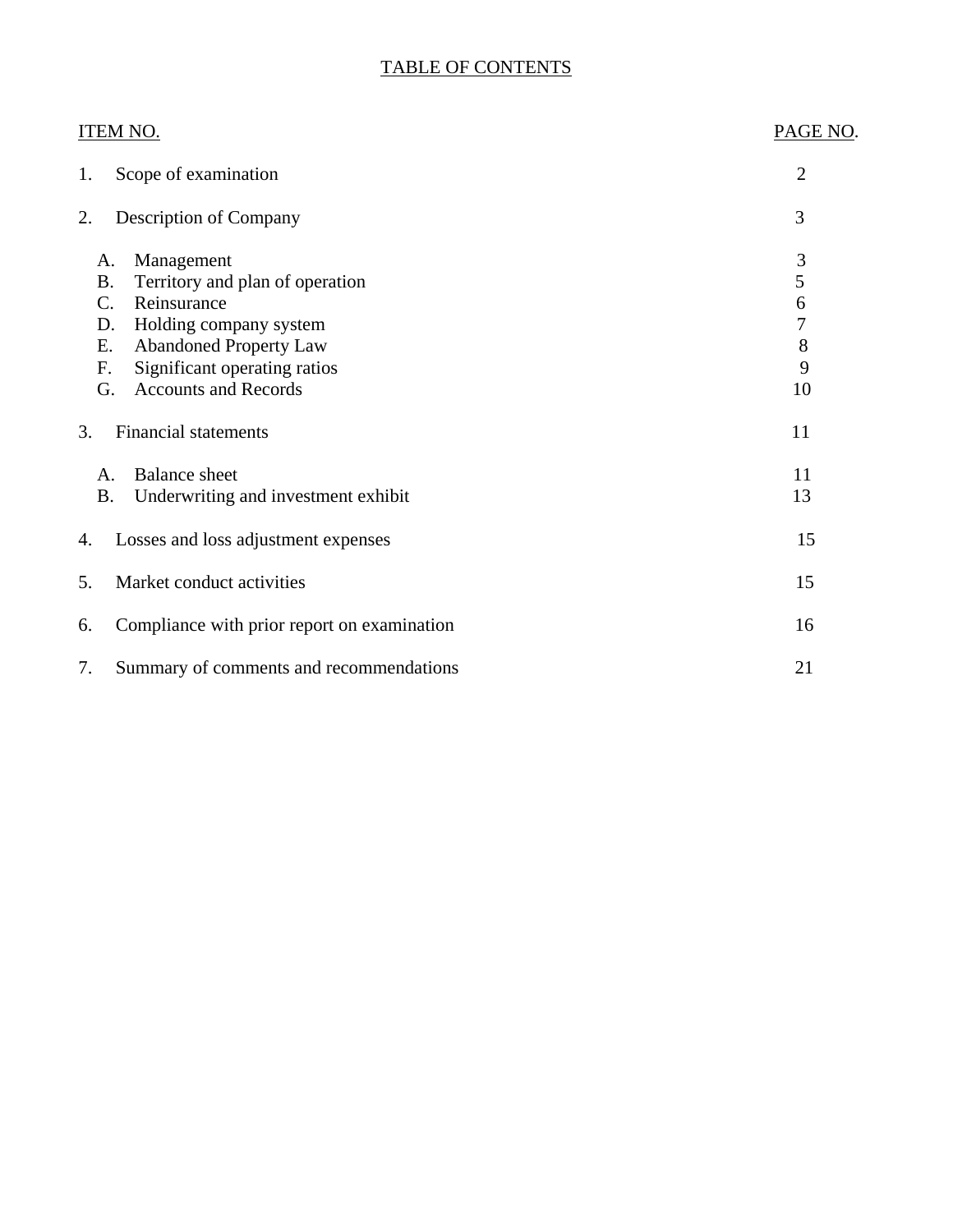

STATE OF NEW YORK INSURANCE DEPARTMENT 25 BEAVER STREET NEW YORK, NEW YORK 10004

August 13, 2004

Honorable Gregory V. Serio Superintendent of Insurance Albany, New York 12257

Sir:

Pursuant to the requirements of the New York Insurance Law, and in compliance with the instructions contained in Appointment Number 22238 dated July 13, 2004 attached hereto, I have made an examination into the condition and affairs of Autoglass Insurance Company as of December 31, 2003, and submit the following report thereon.

The examination was conducted at the Company's administrative offices located at 1120 Magee Street, Elmira, New York 14901.

Wherever the designations "the Company" or "AIC" appear herein without qualification, they should be understood to indicate Autoglass Insurance Company.

Wherever the term "Department" appears herein without qualification, it should be understood to mean the New York Insurance Department.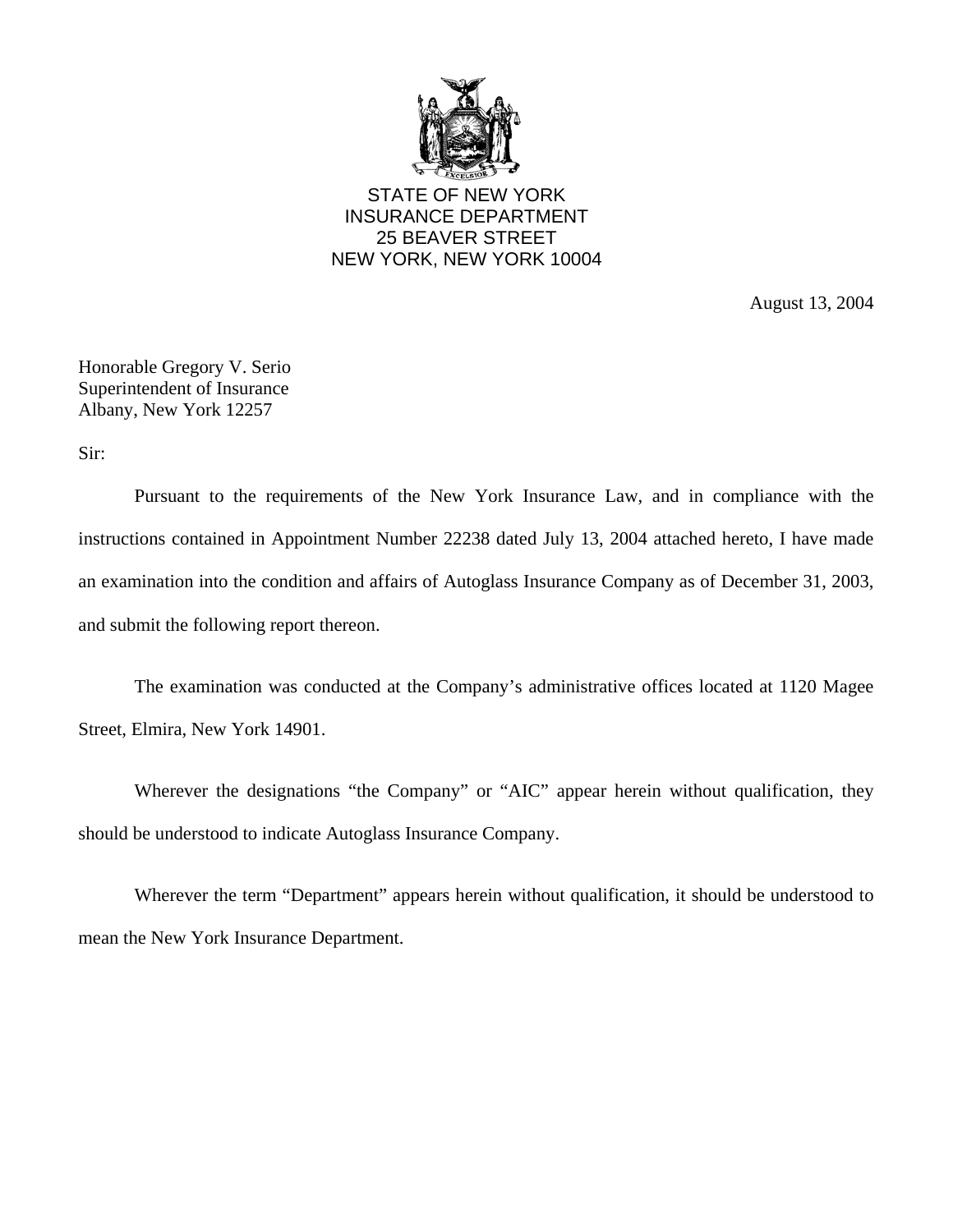#### **1. SCOPE OF EXAMINATION**

<span id="page-3-0"></span>The previous examination was conducted as of December 31, 1999. This examination covered the four-year period from January 1, 2000 through December 31, 2003. Transactions occurring subsequent to this period were reviewed where deemed appropriate by the examiner.

The examination comprised a complete verification of assets and liabilities as of December 31, 2003. The examination included a review of income, disbursements and company records deemed necessary to accomplish such analysis or verification and utilized, to the extent considered appropriate, work performed by the Company's independent public certified accountants. A review or audit was also made of the following items as called for in the Examiners Handbook of the National Association of Insurance Commissioners:

> History of Company Management and control Corporate records Fidelity bond and other insurance Territory and plan of operation Growth of Company Business in force by states Loss experience Reinsurance Accounts and records Financial statements

A review was also made to ascertain what action was taken by the Company with regard to comments and recommendations contained in the prior report on examination.

This report on examination is confined to financial statements and comments on those matters, which involve departures from laws, regulations or rules, or which are deemed to require explanation or description.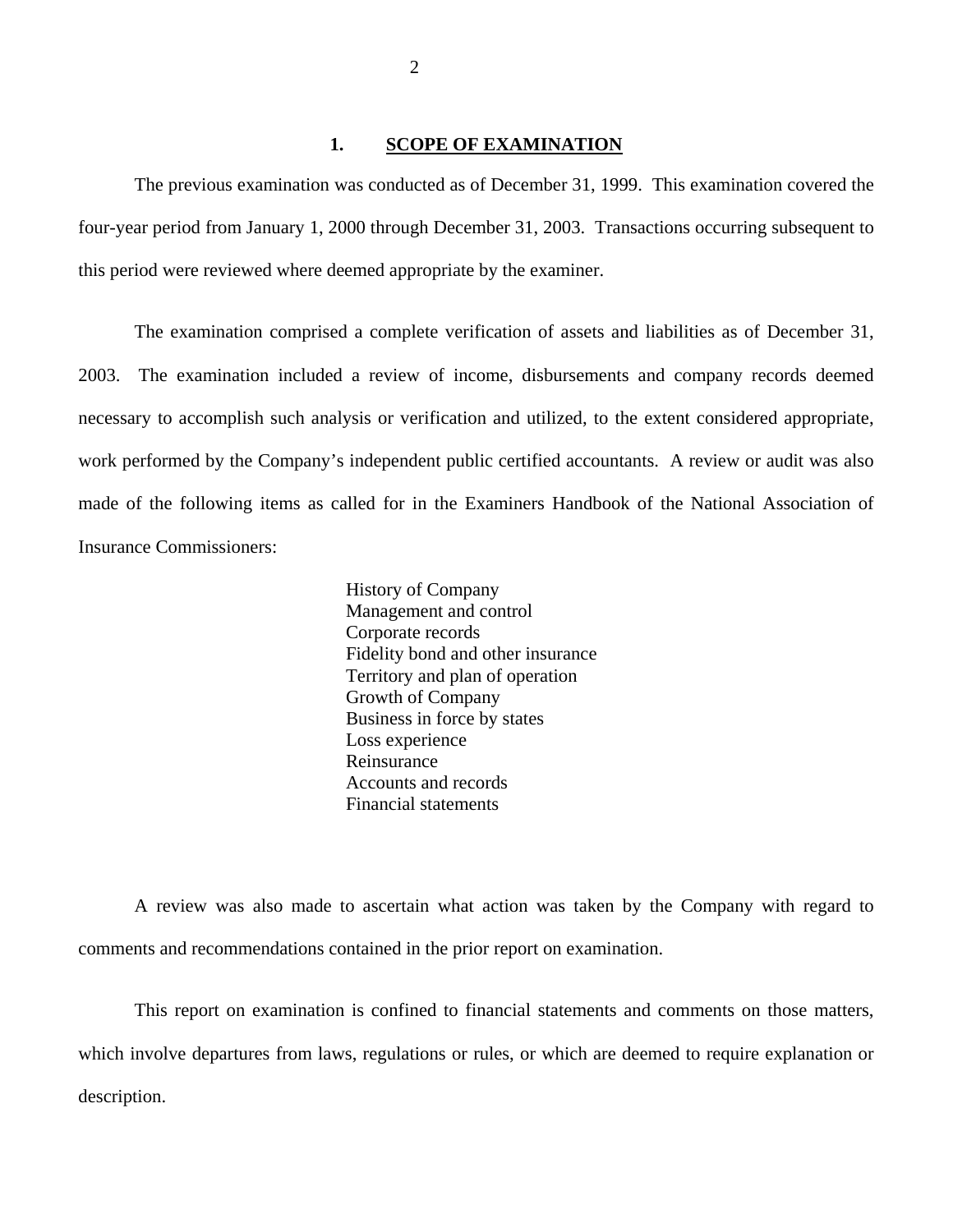#### **2. DESCRIPTION OF COMPANY**

The Company was incorporated under the laws of New York on May 1, 1997 and commenced business on March 1, 1998. The Company was initially organized with authorized capital of 100,000 shares of \$2 par value per share common stock. In September 1997, the Company amended its charter to change the authorized capital to 1,000,000 shares of \$1 par value per share common stock.

At December 31, 2003, the Company's paid in capital was \$215,000 consisting of 215,000 shares of \$1 per share common stock issued, of which 213,000 shares are outstanding; its gross paid in and contributed surplus was \$135,000. In November 2001, the Company bought back 2,000 of its issued shares from a retired member of its board of directors. These shares have been reported by the Company as treasury stock.

In response to General Interrogatory 18 in its 2003 filed annual statement, the Company reported the number of common shares outstanding as 322,600 instead of 213,000. It is recommended that the Company correctly report the number of common shares outstanding in the general interrogatories of its filed annual statement.

#### A. Management

Pursuant to the Company's charter and by-laws, management of the Company is vested in a board of directors consisting of not less than thirteen or more than twenty members. The board met once during each calendar year. At December 31, 2003, the board of directors was comprised of the following fourteen members:

<span id="page-4-0"></span>3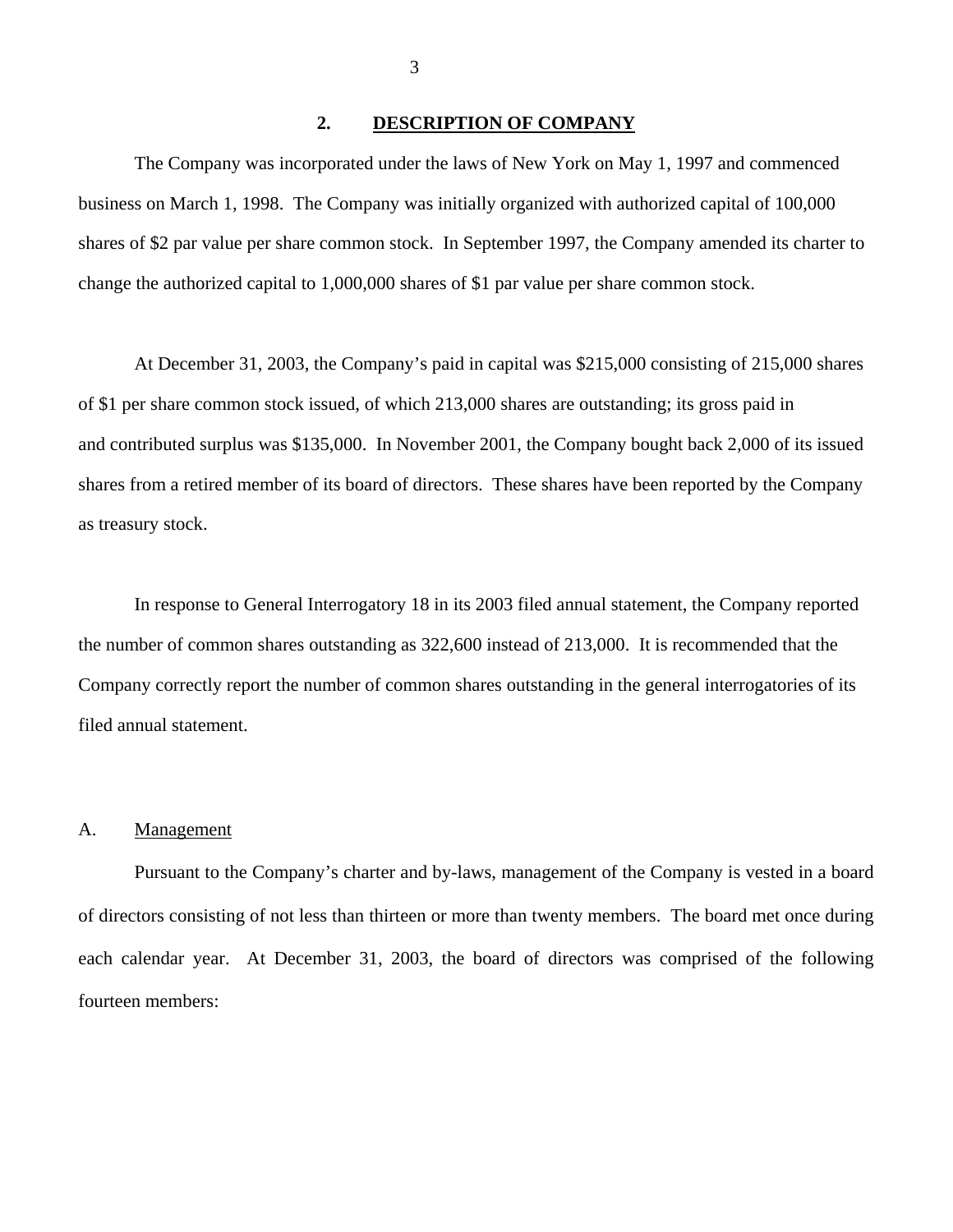#### Name and Address

John Beecher Elmira, NY

J. A. Hires Cadwallader Elmira, NY

Jane H. Cadwallader Elmira, NY

John F. Cadwallader Sr. Elmira, NY

J. Fell Cadwallader Elmira, NY

Kathleen Carozza Horseheads, NY

J. Michael Ervin Horseheads, NY

William A. McKenzie Elmira, NY

Donna C. Menner Elmira, NY

Gregory Olson Big Flats, NY

Georgia Reynolds Elmira, NY

Thomas Rutan Horseheads, NY

Gerald Schichtel Penn Yan, NY

T. Michael Searson Painted Post, NY

### Principal Business Affiliation

President, Linn S. Chapel

Contract Coordinator, The Glass Company

Personnel Officer, Windshield Installation Network, Inc.

President, Windshield Installation Network, Inc.

Vice-President, Windshield Installation Network, Inc.

Retired Nurse

Senior Vice President, Elmira Savings & Loan Association

President, Elmira Savings & Loan Association

Office Manager, Albert L. Menner, P.C.

Vice President, The Glass Company

Office Manager, Yunis Enterprises

Vice President, Elmira College

Retired President, The Hillard Corporation

Principal, Springburn L.L.C.

4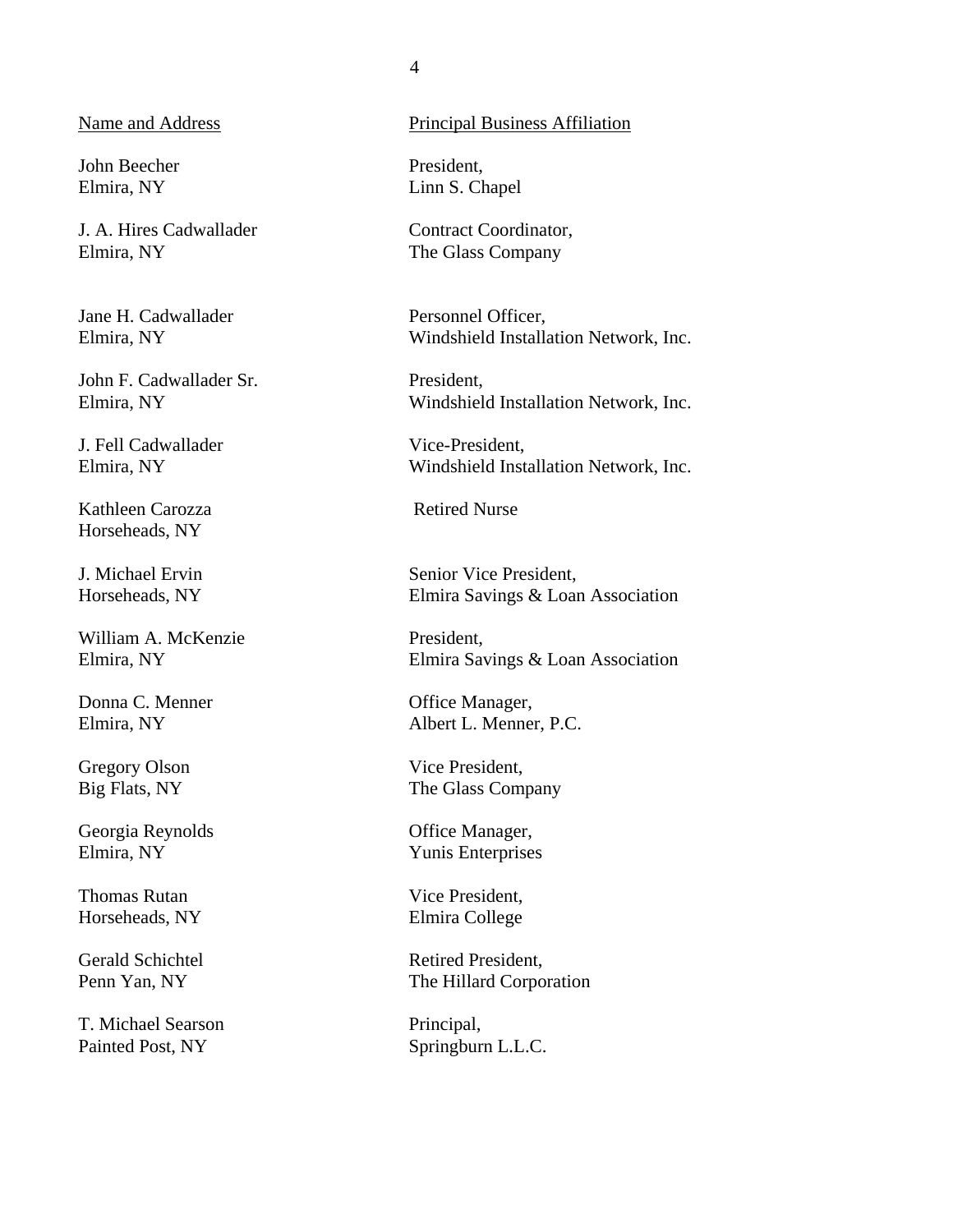<span id="page-6-0"></span>A review of the minutes of the board of directors' meetings held during the examination period indicated that the meetings were generally well attended and each board member had an acceptable record of attendance.

As of December 31, 2003, the principal officers of the Company were as follows:

| Name                       | Title          |
|----------------------------|----------------|
| John F. Cadwallader, Sr.   | President      |
| Carole E. Clemens          | Secretary      |
| T. Michael Searson         | Treasurer      |
| John Fell Cadwallader, Jr. | Vice President |

#### Conflict of Interest

The Company's procedure for disclosing conflict of interest by its directors, and officers was reviewed. During the examination period, no conflicts of interest were disclosed to the board of directors. However, the Company did not have on file signed conflict of interest statements for all of its directors and officers for year 2001 through 2003. It is recommended that the Company ensure that all directors and officers complete conflict of interest statements annually.

#### B. Territory and Plan of Operation

As of December 31, 2003, the Company was licensed to write business in New York only. As of the examination date, the Company was authorized to transact the kinds of insurance as defined in the following numbered paragraphs of Section 1113(a) of the New York Insurance Law: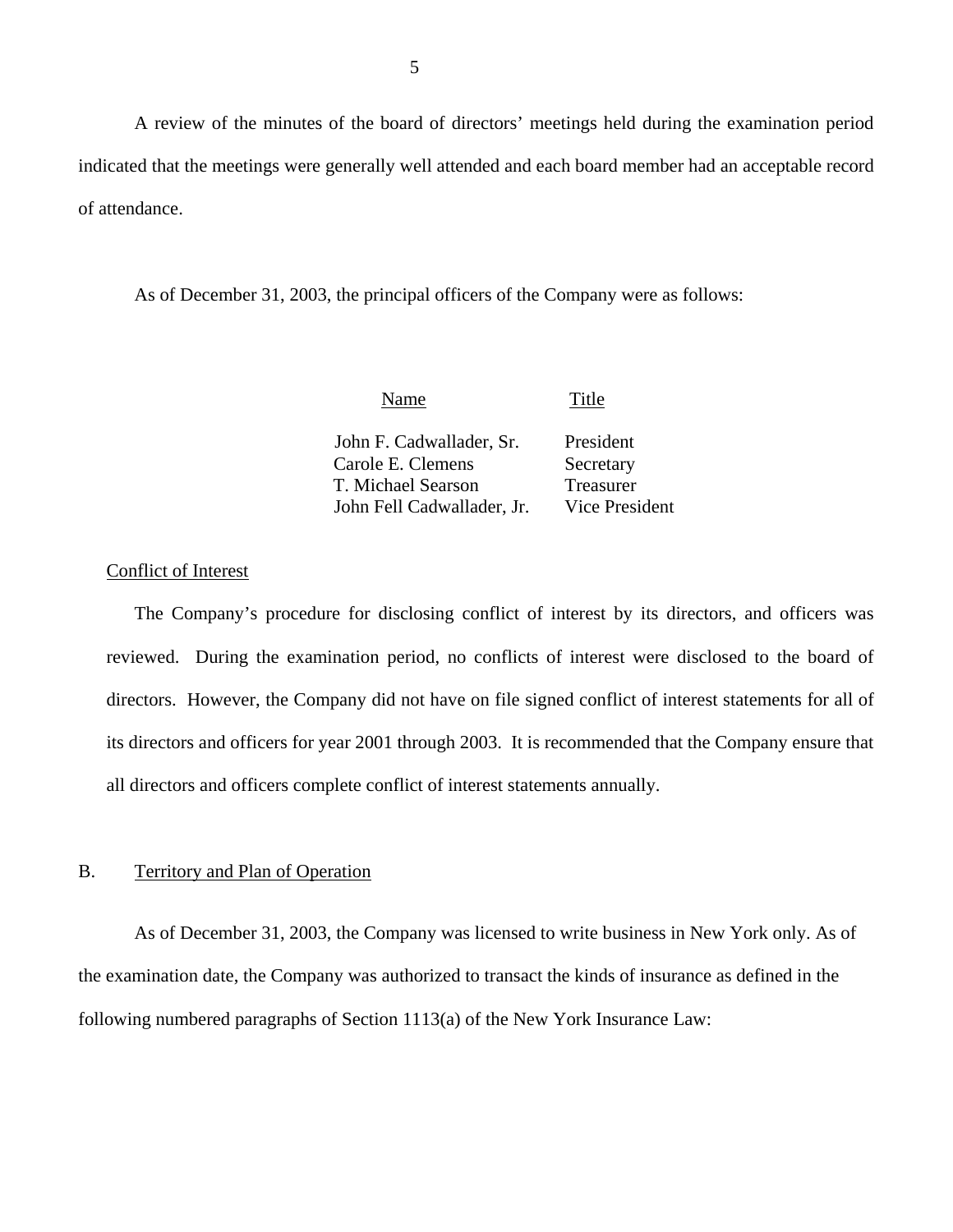#### Paragraph Line of Business

8 Glass

The following schedule shows the direct premiums written by the Company both in total and in New York for the period under examination:

#### DIRECT PREMIUMS WRITTEN

|               |                |                            | Premiums Written in New York State as a |
|---------------|----------------|----------------------------|-----------------------------------------|
|               |                |                            | percentage of United States Premiums    |
| Calendar Year | New York State | <b>Total United States</b> | Written                                 |
|               |                |                            |                                         |
| 2000          | \$4,628        | \$4,628                    | 100.00%                                 |
| 2001          | \$21,783       | \$21,783                   | 100.00%                                 |
| 2002          | \$35,106       | \$35,106                   | 100.00%                                 |
| 2003          | \$31,748       | \$31,748                   | 100.00%                                 |
|               |                |                            |                                         |

Based on the lines of business for which the Company is licensed and the Company's current capital structure, and pursuant to the requirements of Articles 13 and 41 of the New York Insurance Law, the Company is required to maintain a minimum surplus to policyholders in the amount of \$200,000.

# C. Reinsurance

#### Assumed

In 2003, the Company's assumed premiums represented approximately 81% of its total book of business for the year. The Company was a party to a reinsurance agreement wherein it assumed all direct business of Sterling Insurance Company ("SIC") classified as personal automobile glass breakage insurance covered by the comprehensive portion of SIC's personal automobile policies with respect to vehicles principally garaged in the state of New York.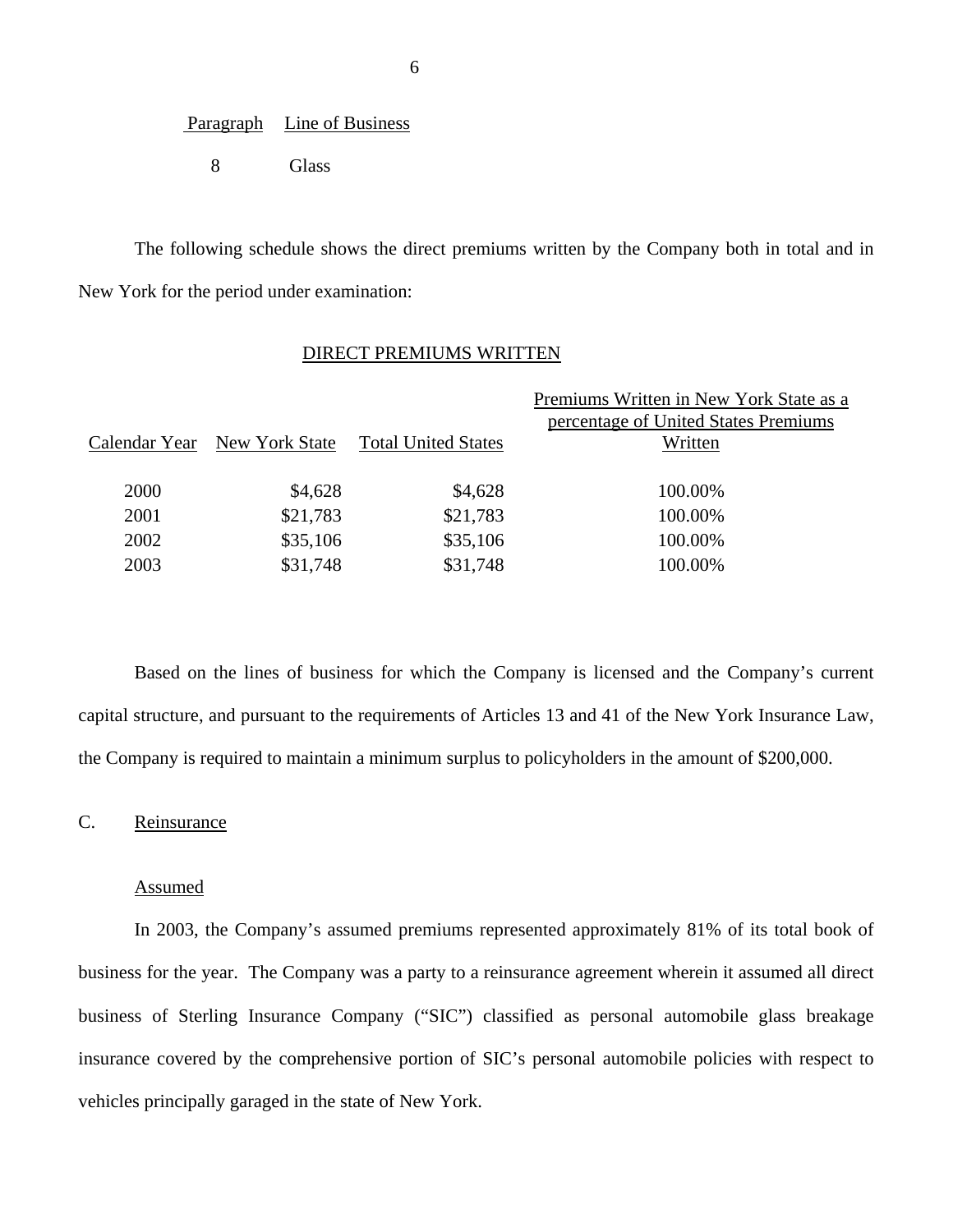#### Ceded

The Schedule F data as contained in the Company's filed annual statement was found to accurately reflect its reinsurance transactions.

The examiner reviewed all ceded reinsurance contracts in effect at December 31, 2003. The contracts all contained the required standard clauses including insolvency clauses meeting the requirements of Section 1308 of the New York Insurance Law.

The Company had in effect at June 30, 2003, a 65% quota share reinsurance contract covering personal and commercial automobile glass breakage, subject to an annual limit of 200% of gross reinsurance premium, and a fixed commission allowance of 35%. This agreement currently is in run-off.

#### D. Holding Company System

The Company is a member of a holding company system that is ultimately controlled by John F. Cadwallader, Sr.

The following is a chart of the holding company system at December 31, 2003:



A review of the holding company registration statements filed with this Department indicated that such filings were complete and were filed in a timely manner pursuant to Article 15 of the New York Insurance Law and Department Regulation 52.

<span id="page-8-0"></span>7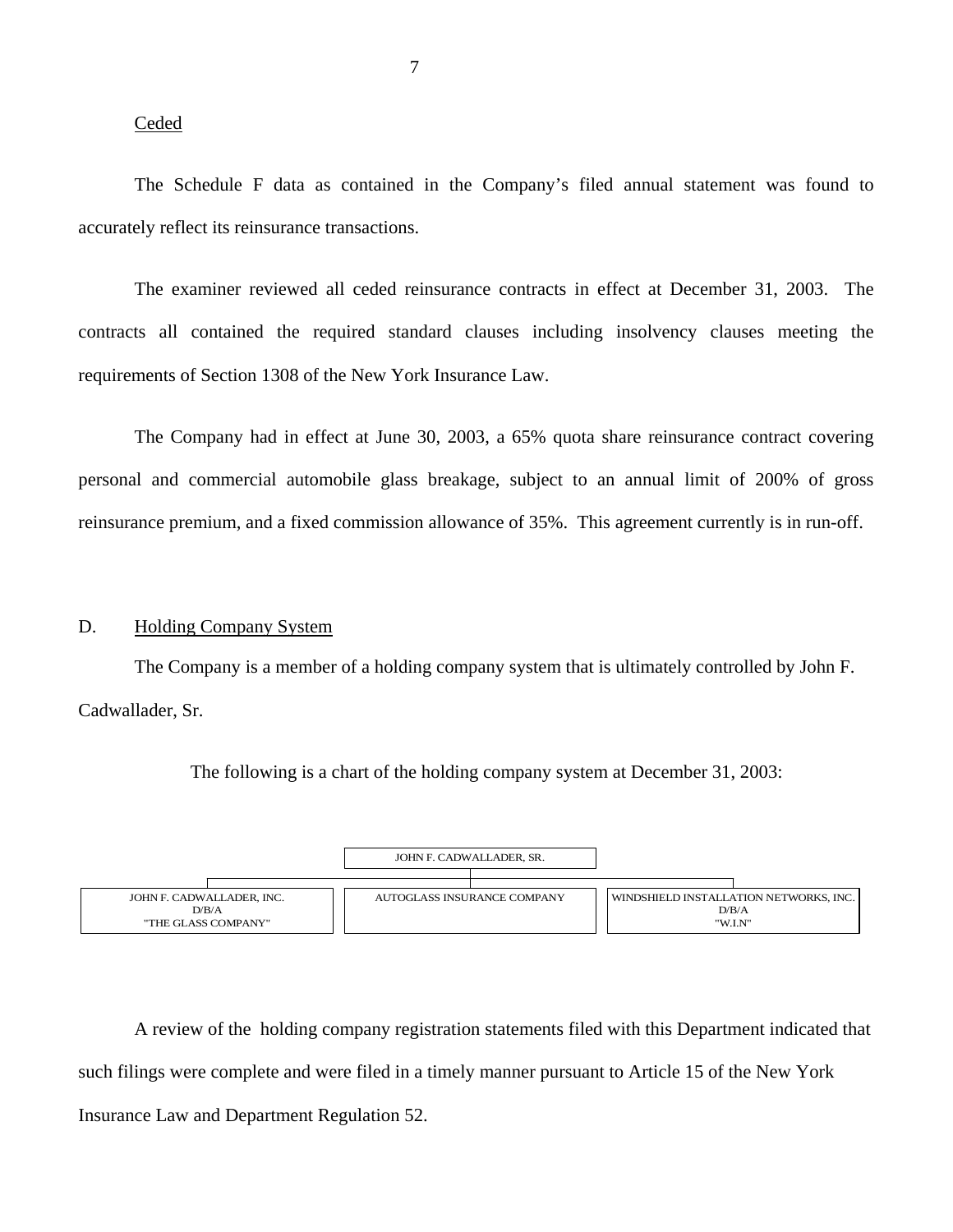<span id="page-9-0"></span>At December 31, 2003, the Company was party to the following agreement with other members of its holding company system:

#### Team Agreement

The Company is a party to a teaming agreement with Windshield Installation Network ("WIN"). Such agreement provides for distribution of portions of glass claim work to WIN, and is basically a service agreement wherein WIN provides both claims management and administrative services for the Company. The agreement provides for repair and/or replacement of glass damages by WIN whenever Company's policyholders may have a claim that they want to be handled through WIN, in exchange for a flat fee of \$3.00 per claim plus incurred administrative service expenses.

The agreement was filed with this Department pursuant to Section 1505 of the New York Insurance Law.

#### E. Abandoned Property Law

Section 1316 of the New York State Abandoned Property Law provides that amounts payable to a resident of this state from a policy of insurance, if unclaimed for three years, shall be deemed to be abandoned property. Such abandoned property shall be reported to the comptroller on or before the first day of April each year. Such filing is required of all insurers regardless of whether or not they have any abandoned property to report.

The Company failed to file any abandoned property report for the period under examination pursuant to the provisions of Section 1316 of the New York Abandoned Property Law. It is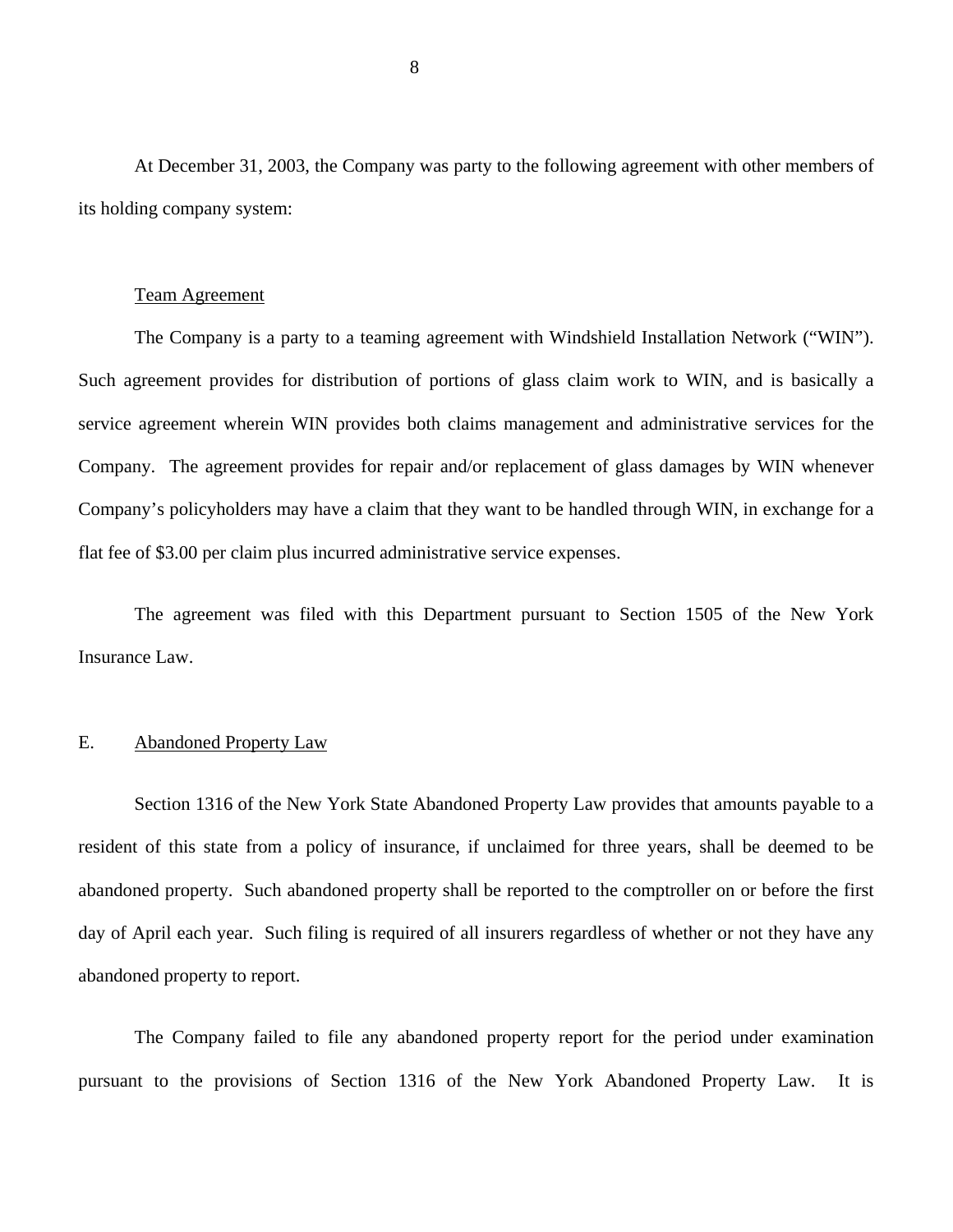recommended that the Company file its abandoned property reports on a timely basis pursuant to the provisions of Section 1316 of the New York Abandoned Property Law.

#### F. Significant Operating Ratios

The following ratios have been computed as of December 31, 2003, based upon the results of this examination:

| Net premiums written to                                 |          |
|---------------------------------------------------------|----------|
| surplus as regards policyholders                        | .29 to 1 |
|                                                         |          |
| Liabilities to liquid assets (cash and invested assets) |          |
| less investments in affiliates)                         | 28%      |
|                                                         |          |
| Premiums in course of collection to                     |          |
| surplus as regards policyholders                        |          |

All of the above ratios fall within the benchmark ranges set forth in the Insurance Regulatory Information System of the National Association of Insurance Commissioners.

The underwriting ratios presented below are on an earned/incurred basis and encompass the fouryear period covered by this examination:

|                                                 | Amounts   |         |
|-------------------------------------------------|-----------|---------|
| Losses and loss adjustment<br>expenses incurred | \$182,405 | 97.25%  |
| Other underwriting<br>expenses incurred         | 104,454   | 55.69   |
| Net underwriting loss                           | (99,304)  | (52.95) |
| Premiums earned                                 |           |         |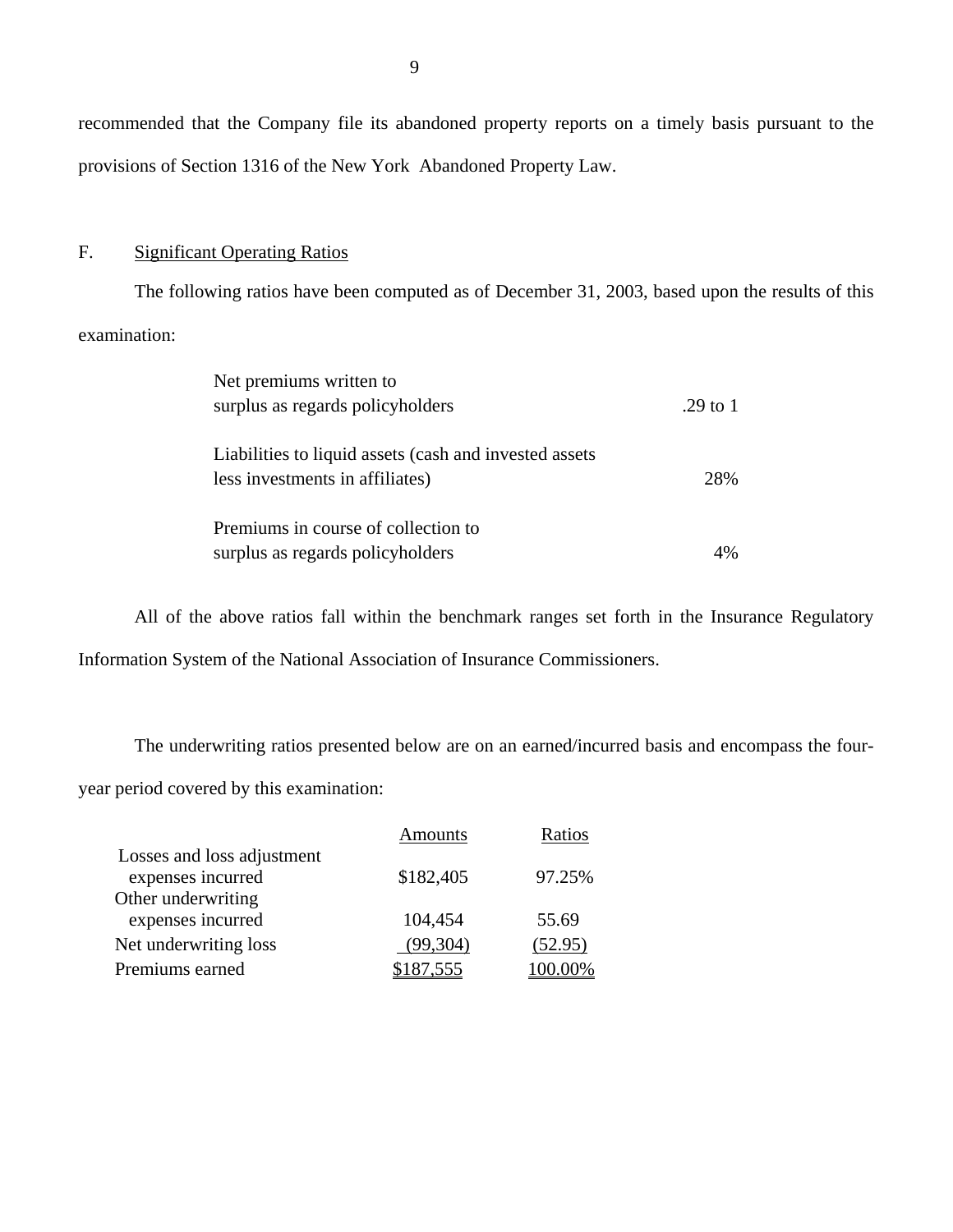#### <span id="page-11-0"></span>G. Accounts and Records

During the course of this examination, it was noted that the Company's treatment of certain items was not in accordance with generally accepted statutory accounting principles and Department guidelines. Description of such items follows:

### Internal Control

A review of the Company's internal control procedures indicated that there is significant concentration of authority and power within a few individuals performing the various functions, without appropriate segregation of duties. This may be construed as weaknesses in internal control. The prior examination report recommended that the Company segregate duties and responsibilities among personnel to ensure a sound internal control environment. The Company has not complied with this recommendation and it is reiterated herein.

#### Disaster Recovery Plan

It was noted that the Company has not adopted a formal disaster recovery plan. The prior examination report recommended that such a plan be developed and implemented. The Company has not complied with this recommendation and it is reiterated herein.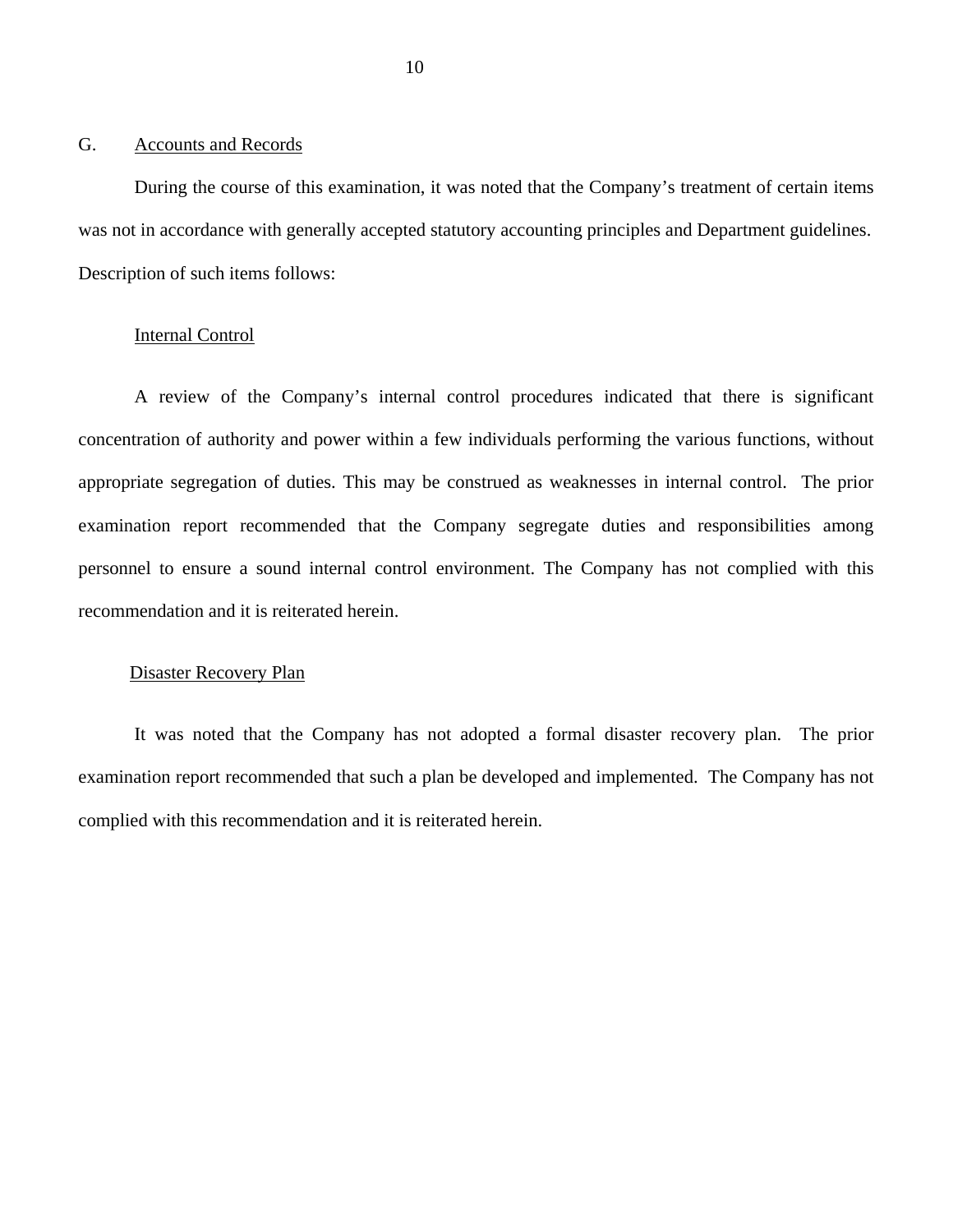# **3. FINANCIAL STATEMENTS**

# A Balance Sheet

The following shows the assets, liabilities and surplus as regards policyholders as determined by this examination as of December 31, 2003 and as reported by the Company:

|           | Not-             |           |
|-----------|------------------|-----------|
|           | Admitted         | Admitted  |
| Assets    | Assets           | Assets    |
| \$104,323 | \$0              | \$104,323 |
|           |                  |           |
| 257,636   |                  | 257,636   |
|           |                  |           |
| 4,965     | $\overline{0}$   | 4,956     |
|           |                  |           |
|           |                  |           |
| 10,481    | $\theta$         | 10,481    |
| 20,656    | $\boldsymbol{0}$ | 20,656    |
| \$398,061 | <u>\$0</u>       | \$398,061 |
|           |                  |           |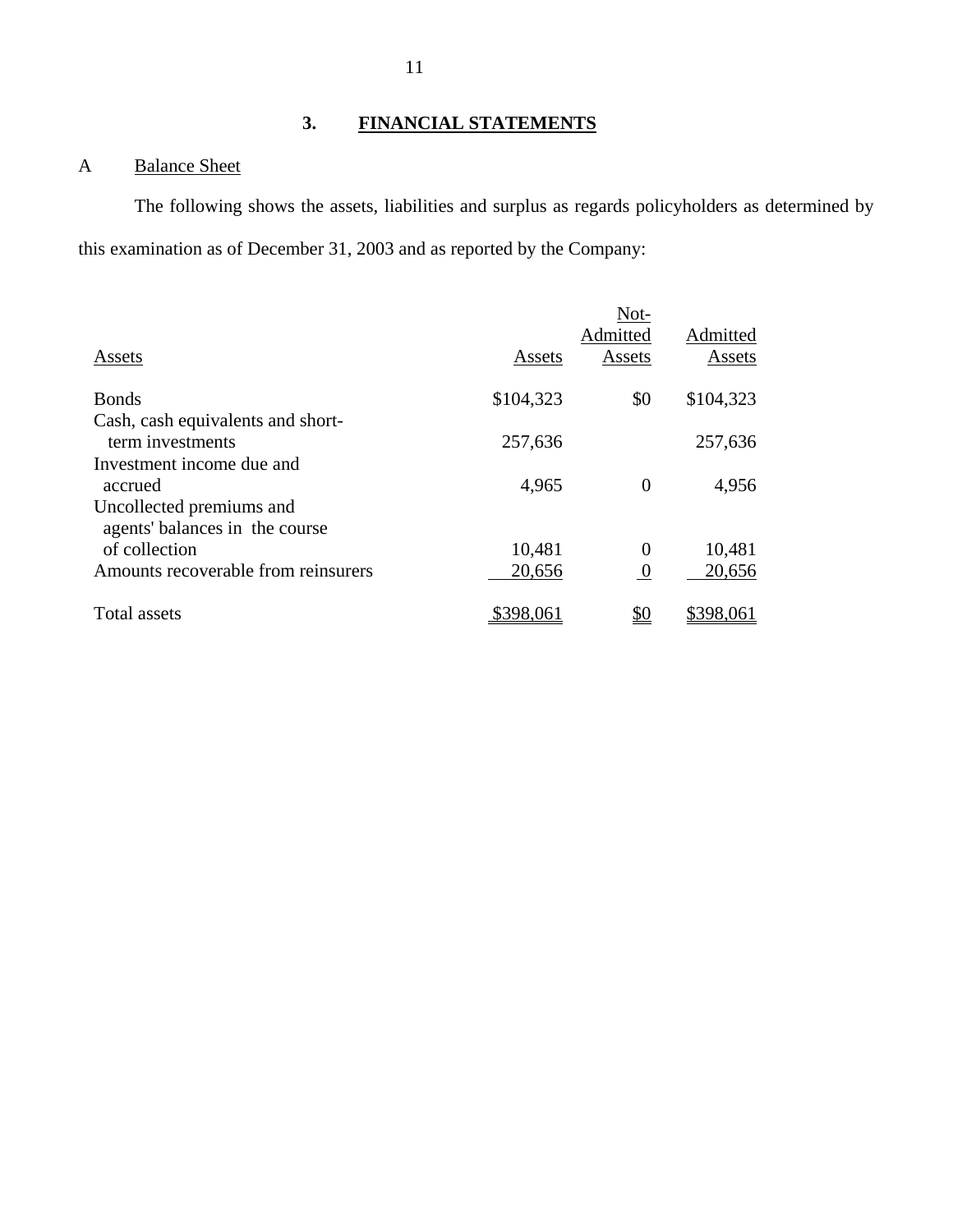# **Liabilities**

| Losses                                                  |           | \$4,040          |
|---------------------------------------------------------|-----------|------------------|
| Loss adjustment expenses                                |           | 257              |
| Taxes, licenses and fees (excluding federal and foreign |           |                  |
| income taxes)                                           |           | 635              |
| Unearned premiums                                       |           | 69,851           |
| Ceded reinsurance premiums payable (net of ceding       |           |                  |
| commissions)                                            |           | 17,509           |
| Payable to parent, subsidiaries and affiliates          |           | 11,002           |
| <b>Total liabilities</b>                                |           | \$103,294        |
| Surplus and Other Funds                                 |           |                  |
| Common capital stock                                    | \$215,000 |                  |
| Gross paid in and contributed surplus                   | 135,000   |                  |
| Unassigned funds (surplus)                              | (51, 733) |                  |
| Treasury stock - Shares common                          | 3,500     |                  |
| Surplus as regards policyholders                        |           | 294,767          |
| Total liabilities, surplus and other funds              |           | <u>\$398,061</u> |

Note: The Internal Revenue Service has not yet begun to audit tax returns covering tax years 2000 through 2003. The examiner is unaware of any potential exposure of the Company to any tax assessment and no liability has been established herein relative to such contingency.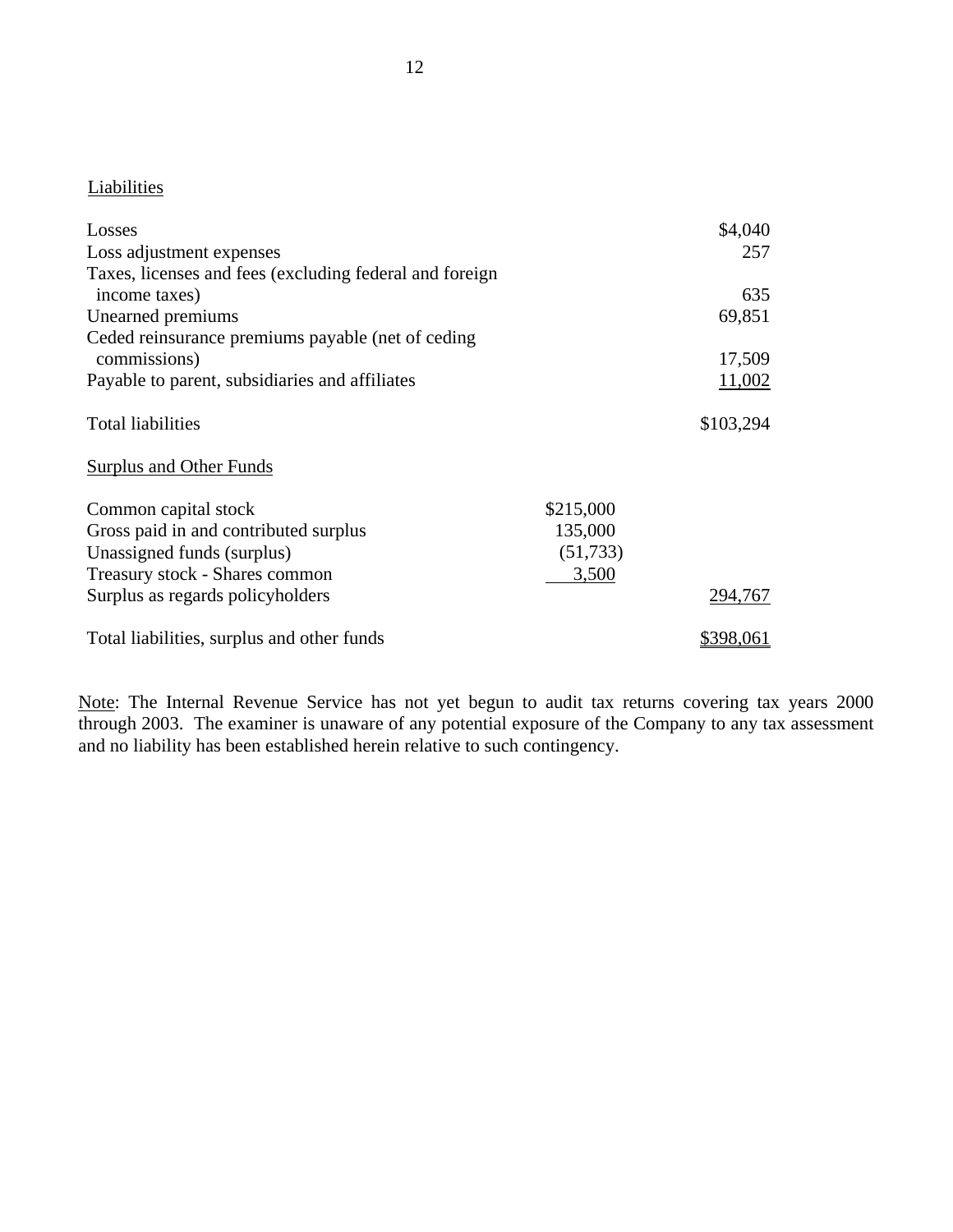# B. Underwriting and Investment Exhibit

Surplus as regards policyholders decreased \$50,803 during the four-year examination period January 1, 2000 through December 31, 2003, detailed as follows:

| Premiums earned                                                                                                                         |                                | \$187,555             |
|-----------------------------------------------------------------------------------------------------------------------------------------|--------------------------------|-----------------------|
| Deductions:<br>Losses incurred<br>Loss adjustment expenses incurred<br>Other underwriting expenses incurred                             | \$144,409<br>37,996<br>104,454 |                       |
| Total underwriting deductions                                                                                                           |                                | 286,859               |
| Net underwriting loss                                                                                                                   |                                | \$(99,304)            |
| <b>Investment Income</b>                                                                                                                |                                |                       |
| Net investment income earned<br>Net realized capital gain                                                                               | \$48,636<br>3,106              |                       |
| Net investment gain                                                                                                                     |                                | 51,742                |
| Other Income                                                                                                                            |                                |                       |
| Aggregate write-ins for miscellaneous income                                                                                            | \$446                          |                       |
| Total other income                                                                                                                      |                                | 446                   |
| Net income after dividends to policyholders and before<br>federal and foreign income taxes<br>Federal and foreign income taxes incurred |                                | \$(47,116)<br>187     |
| Net income                                                                                                                              |                                | $\frac{$(47,303)}{2}$ |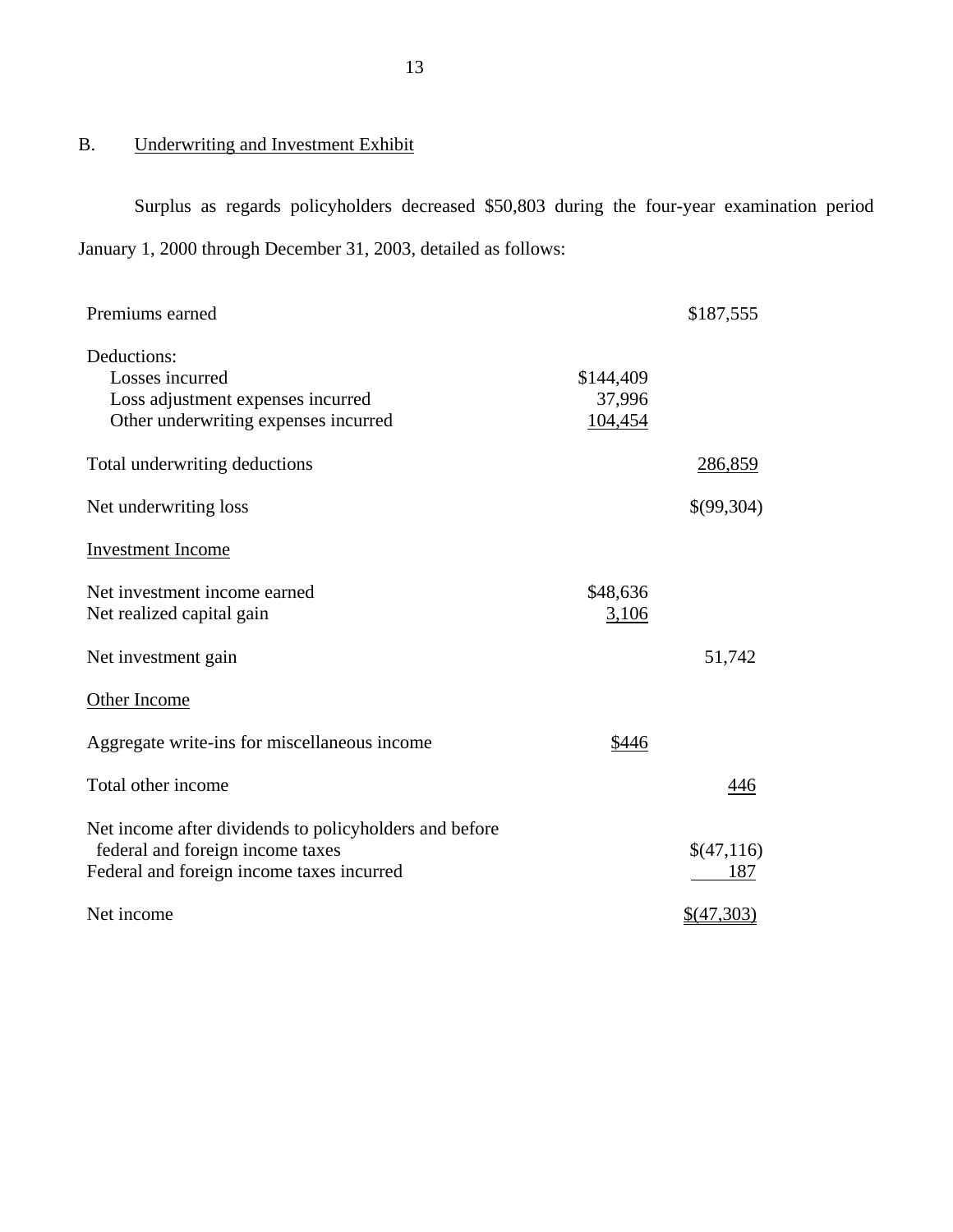# Capital and Surplus Account

| Surplus as regards policyholders per report on<br>Examination as of December 31, 1999 |                     |                             | \$345,570 |
|---------------------------------------------------------------------------------------|---------------------|-----------------------------|-----------|
|                                                                                       | Gains in<br>Surplus | Losses in<br><b>Surplus</b> |           |
| Net income<br>Change in treasury stock                                                | $\frac{1}{2}$       | \$47,303<br>3,500           |           |
| Total gains and losses                                                                | $\bm{S}$ 0          | \$50,803                    |           |
| Net decrease in surplus                                                               |                     |                             | (50, 803) |
| Surplus as regards policyholders per report on<br>examination as of December 31, 2003 |                     |                             | \$294.76  |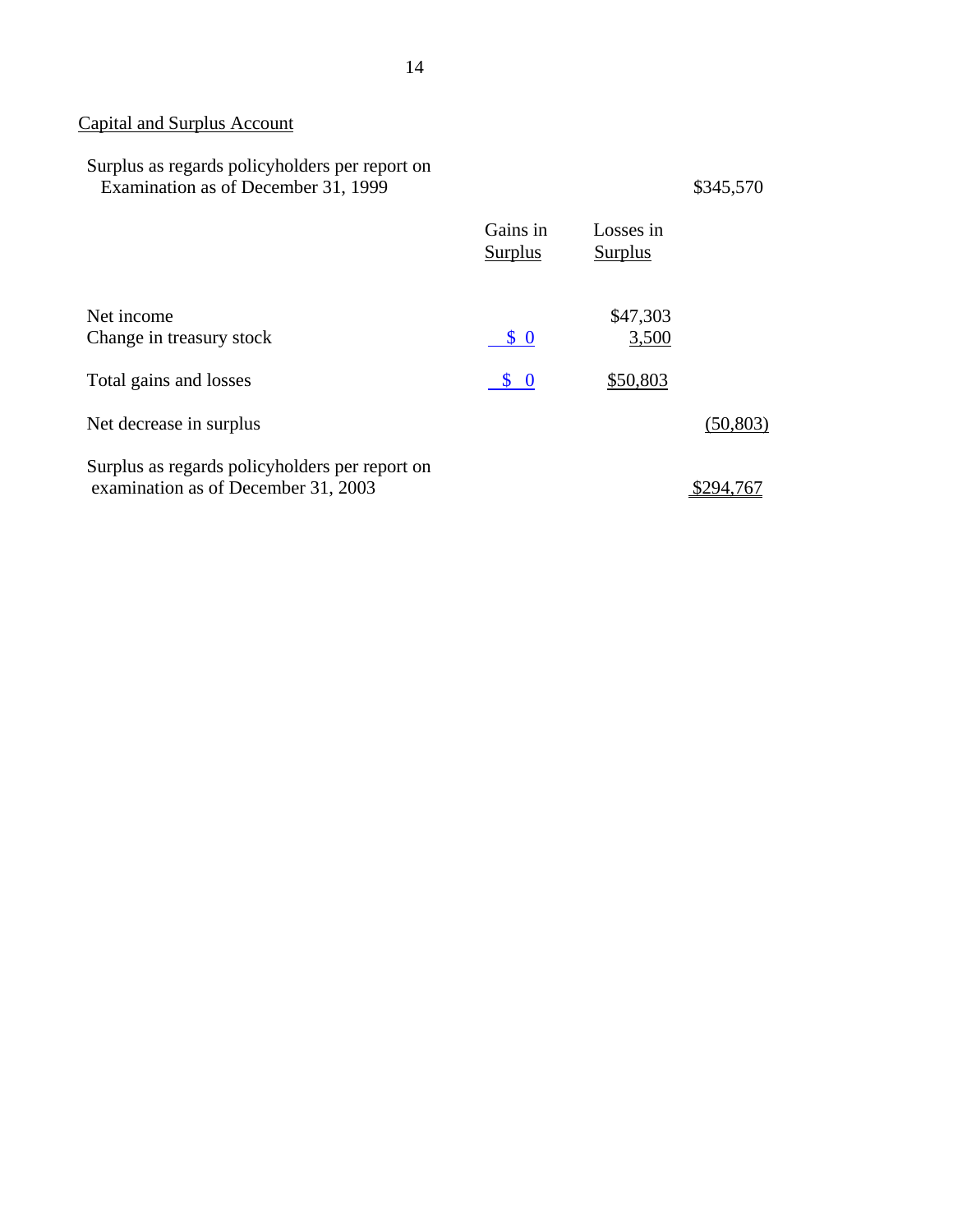#### **4. LOSSES AND LOSS ADJUSTMENT EXPENSES**

<span id="page-16-0"></span>The examination liability for the captioned items of \$4,297 is the same as reported by the Company as of December 31, 2003. The examination analysis was conducted in accordance with generally accepted actuarial principles and practices and was based on statistical information contained in the Company's internal records and in its filed annual statements.

#### **5. MARKET CONDUCT ACTIVITIES**

In the course of this examination, a review was made of the manner in which the Company conducts its business and fulfills its contractual obligations to policyholders and claimants. The review was general in nature and is not to be construed to encompass the more precise scope of a market conduct investigation, which is the responsibility of the Market Conduct Unit of the Property Bureau of this Department.

The general review was directed to the claims and complaint handling practices of the Company. The following findings were noted:

 Part 216.6(c) of Department Regulation 64 requires that "within 15 business days after receipt by the insurer of a properly executed proof of loss and/or receipt of all items, statements and forms which the insurer requested from the claimant, the claimant, or the claimant's authorized representative, shall be advised in writing of the acceptance or rejection of the claim by the insurer." A review of a sample of the Company's claim files indicated that the Company failed to comply with this requirement in ten out of the twenty-seven claim files reviewed. It is recommended that the Company comply with the provisions of Part 216.6(c) of Department Regulation 64.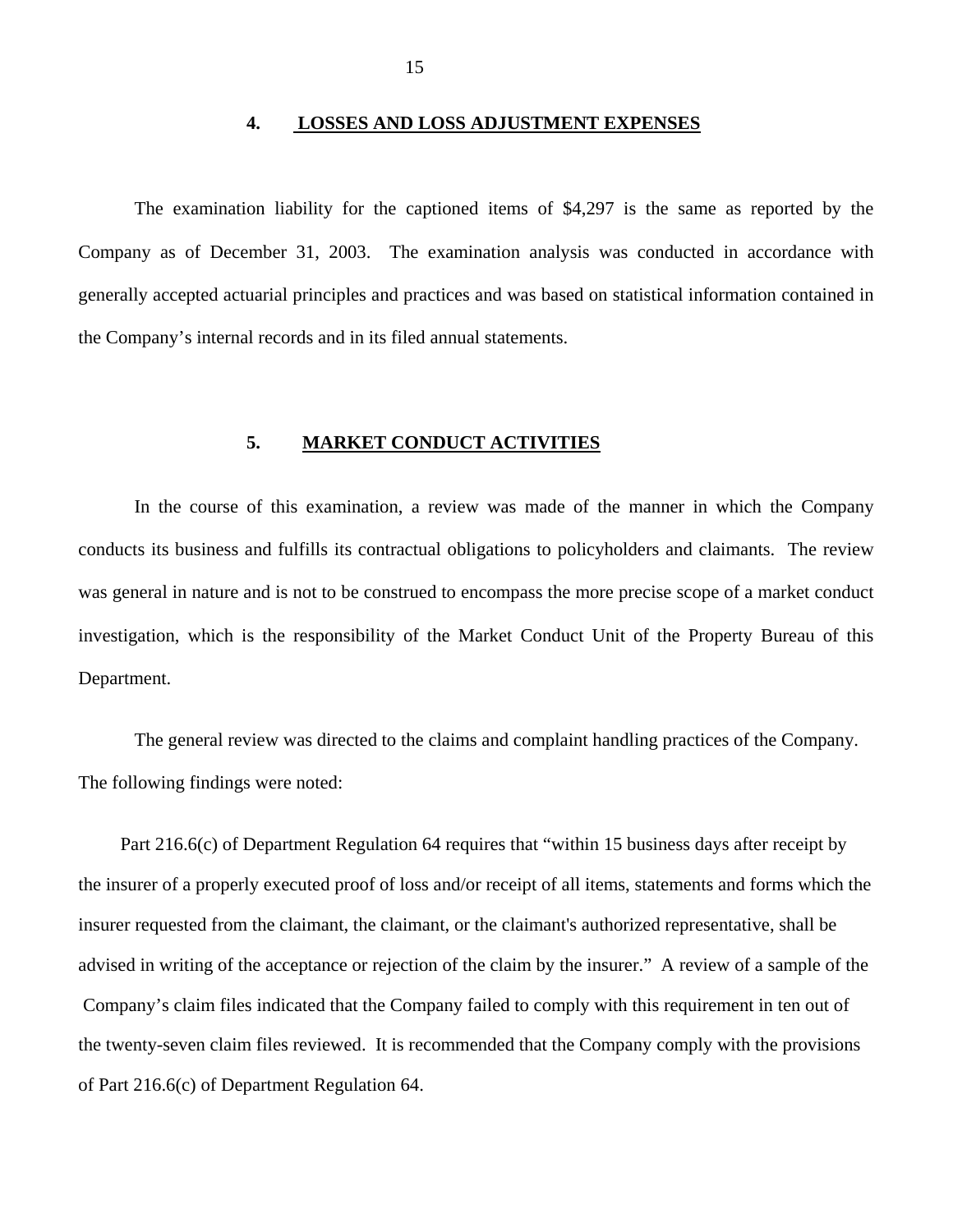<span id="page-17-0"></span>Part 216.4(a) of Department Regulation 64 requires that "every insurer, upon notification of a claim, shall, within 15 working days, acknowledge the receipt of such notice." A review of a sample of the Company's claim files indicated that the Company failed to comply with this requirement in ten out of the twenty-seven claim files reviewed. It is recommended that the Company comply with the provisions of Part 216.4(a) of Department Regulation 64. It is noted that a similar recommendation was included in the prior report on examination.

#### **6. COMPLIANCE WITH PRIOR REPORT ON EXAMINATION**

The prior report on examination contained thirty-three recommendations as follows (page numbers refer to the prior report):

#### ITEM PAGE NO.

.

# A. Management

It is recommended that the Company comply with its charter and by-<br>3 laws and hold at least one annual meeting annually.

The Company has complied with this recommendation.

It is recommended that board members who consistently fail to attend at  $5$ least one-half of the meetings resign or be replaced.

The Company has complied with this recommendation.

It is recommended that the board of directors comply with Section 5 708(b) of the New York Business Corporation Law by ensuring that all members of the board consent in writing to the adoption of a resolution authorizing any action required or permitted to be taken by the board without a meeting.

The Company has complied with this recommendation.

It is recommended that the board of directors approve all investment 6 transactions pursuant to the provisions of Section 1411(a) of the New York Insurance Law.

The Company has complied with this recommendation.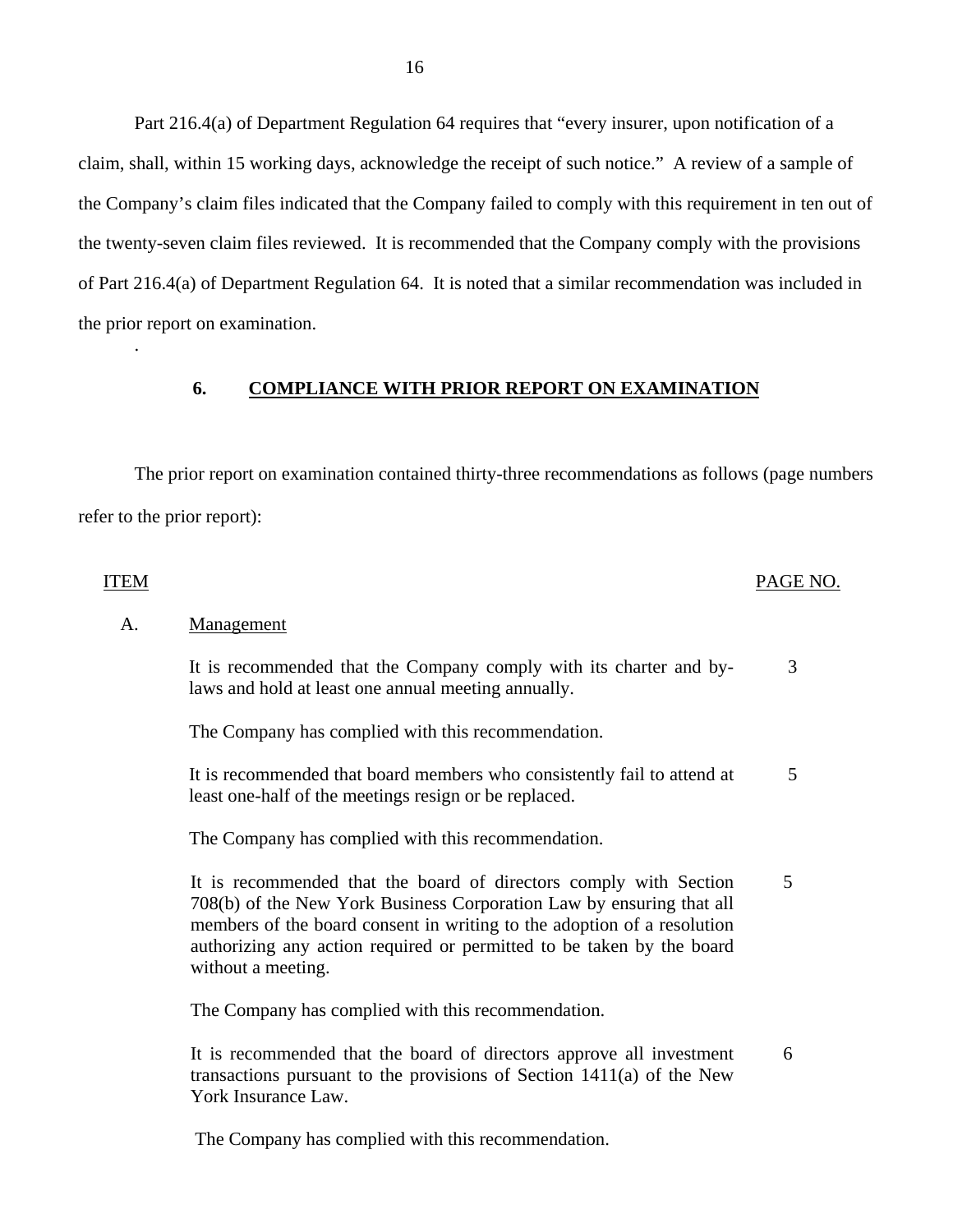#### B. Reinsurance

ITEM

It is recommended that the Company amend its offset clause of the reinsurance agreements, in order to comply with Section 7427 of New York Insurance Law. The Company has complied with this recommendation. 7

It is recommended that the Company accurately age its reinsurance recoverable in Schedule F, Part 4 of its annual statement. The Company has complied with this recommendation 8

#### $\mathcal{C}$ Holding Company System

It is recommended that the Company comply with the provisions of Department Regulation 52 when making its annual holding company filings. 9

The Company has complied with this recommendation.

It is recommended that the Company comply with the annual statement instructions and complete Schedule Y of the annual statement in future filings with this Department. 9

The Company has complied with this recommendation.

It is recommended that the Company submit its inter-company agreements to the New York Insurance Department, pursuant to Section 1505(d)(3) of New York Insurance Law. 10

The Company has complied with this recommendation.

It is recommended that the Company maintain clear and accurate records of all inter-company transactions, in conformity with the requirements set forth under Section 1505(b) of the New York Insurance Law. 11

The Company has complied with this recommendation.

#### D. Fidelity bonds and other insurance coverage

It is recommended that the Company obtain appropriate insurance coverage to provide for any potential losses arising out of theft or dishonesty. 11

The Company has complied with this recommendation.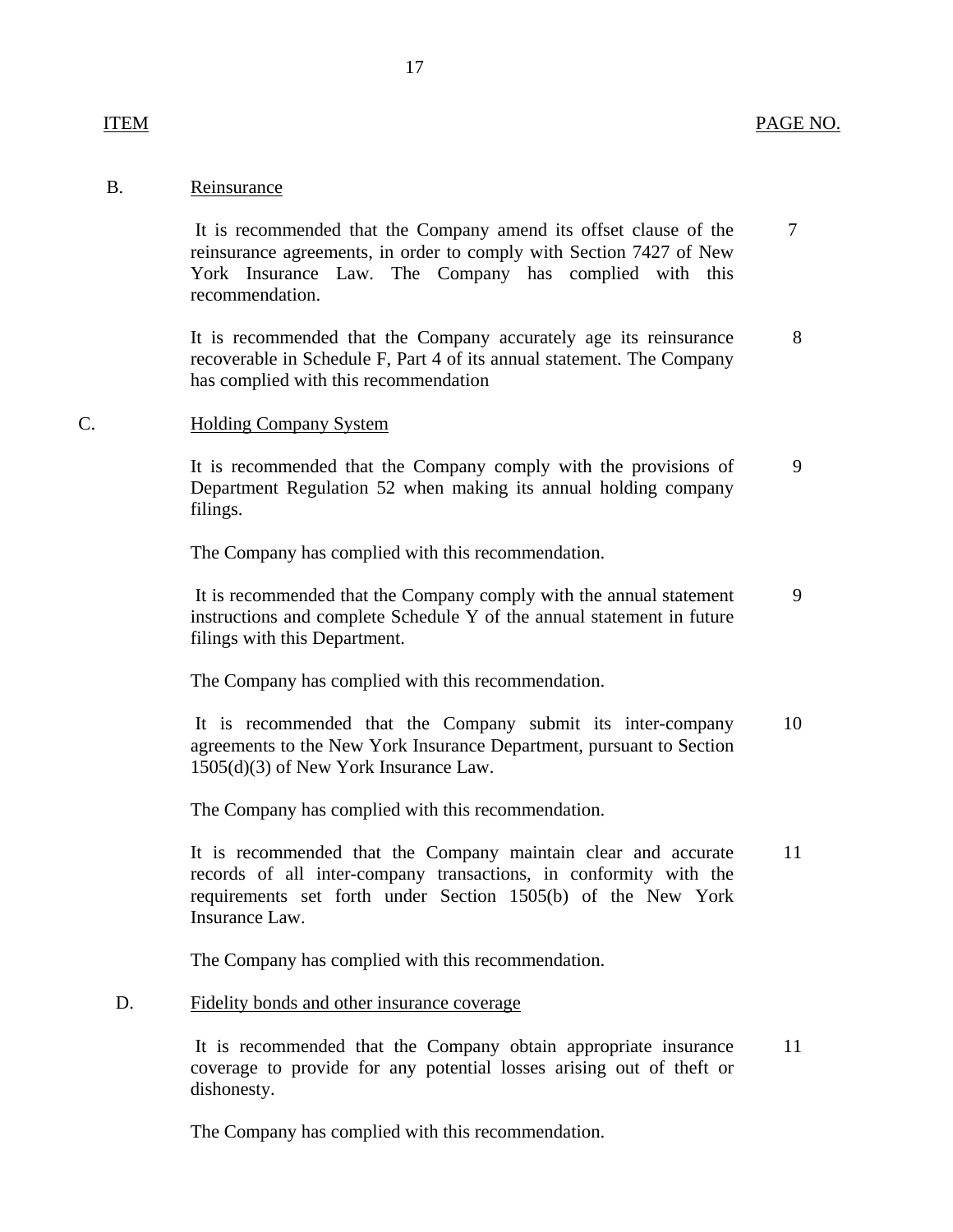#### ITEM PAGE NO.

#### E. Conflict of Interest Statements

It is recommended that the Company provide accurate responses to the 11 general interrogatories and that the Company's directors adopt a formal conflict of interest policy at its next meeting.

The Company has complied with this recommendation.

### F. Accounts and Records

It is recommended that the Company comply with the requirements set 12 forth under Section 1217 of the New York Insurance Law.

The Company has complied with this recommendation.

It is recommended that the Company annually file its management's 12 discussion & analysis on or before its due date of April 1 each year.

The Company has complied with this recommendation.

It is recommended that the Company comply with Section 1409 of New 13 York Insurance Law in the future, and do not invest more than 10% of admitted asset in any one security.

The Company has complied with this recommendation.

It is recommended that the Company does not include money market 13 funds as cash in future statements.

The Company has complied with this recommendation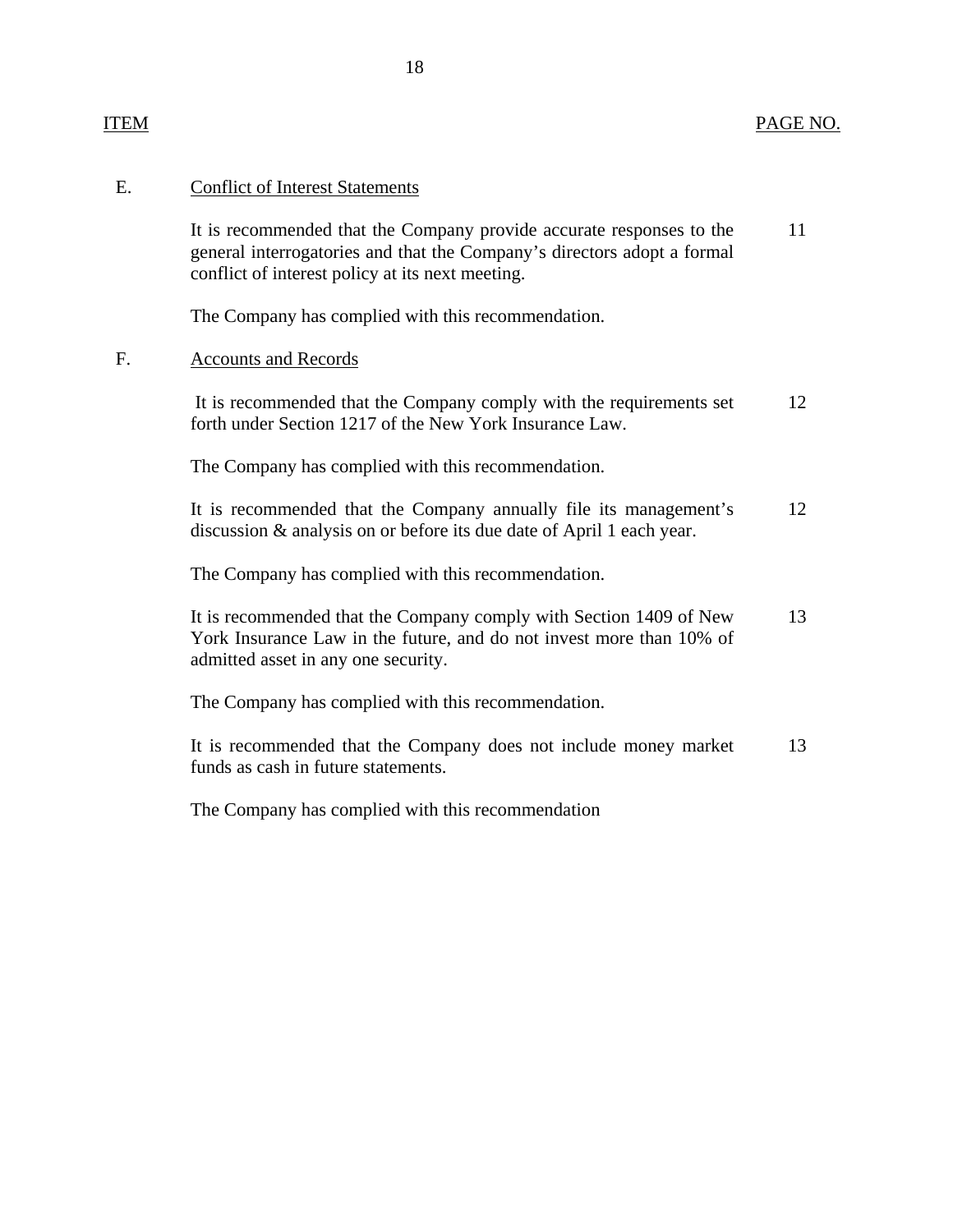It is recommended that the Company execute formal custodial 13 agreements for the safekeeping of all assets held by outside parties. It is also recommended that the Company accurately report account balances in its annual statement.

The Company has complied with these recommendations.

It is recommended that the Company comply with Section  $1301(a)(11)$  14 of New York Insurance Law, and not admit premiums overdue for more than ninety days in its future annual statements.

The Company has complied with this recommendation.

It is recommended that the Company accurately report all pertinent data 14 in the annual statements in the future, in accordance with annual statement instructions by National Association of Insurance Commissioners.

The Company has complied with this recommendation.

G. Regulation 30

It is recommended that the Company comply with Regulation 30 for 15 allocating expenses.

The Company has complied with this recommendation.

## H. Internal Control

It is recommended that the Company assign account numbers to its 15 general ledger items, not only to follow prudent business practice, but also as a measure of strengthening internal control. The Company has complied with this recommendation.

It is recommended that the Company segregate duties and 15 responsibilities among personnel to ensure a sound internal control environment.

The Company has not complied with this recommendation. A similar comment is made in this report.

It is recommended that the Company adopt a formal disaster recovery 15 plan.

The Company has not complied with this recommendation. A similar comment is made in this report.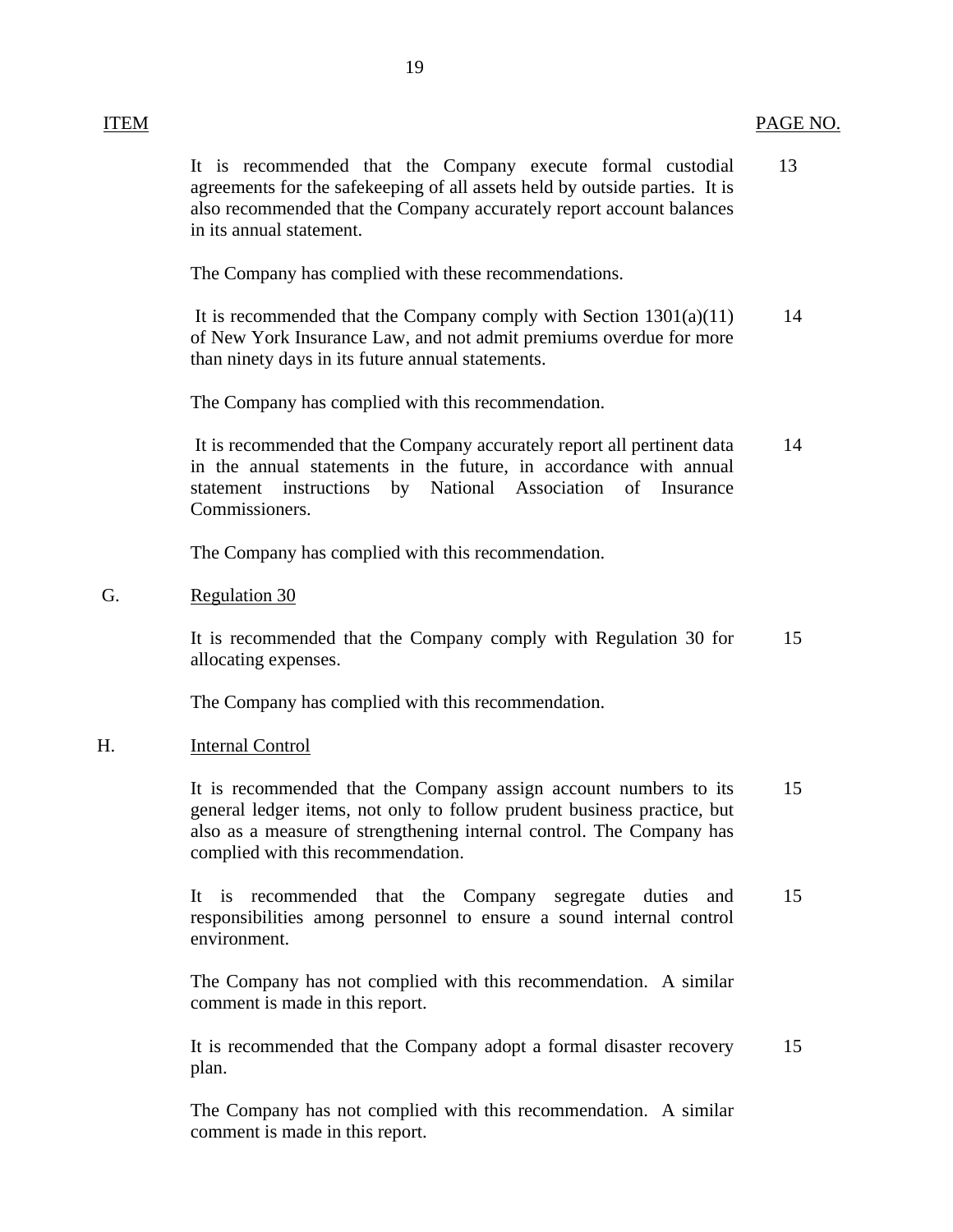#### ITEM PAGE NO.

#### I. Loss and Loss Adjustment Expenses

It is recommended that the Company accurately compute its incurred 19 losses in the future.

The Company has complied with this recommendation.

It is recommended that the Company make provision for loss 20 adjustment expenses in its statements in the future, in accordance with Section 1303 of New York Insurance Law.

The Company has complied with this recommendation.

#### J. Market Conduct Activities

It is recommended that the Company either adhere to its installment 20 payment plan described in its filed rate manual, or apply to New York Insurance Department for a revised installment payment plan to be incorporated in its amended rate manual.

The Company has complied with this recommendation.

It is recommended that the Company amend its policy form, and 21 resubmit such form to the New York Insurance Department for necessary approval, so that insureds are given the opportunity to have damages repaired and/or replaced at repair places chosen by such insured.

The Company has complied with this recommendation.

It is recommended that the Company include the required fraud 21 statements on all forms set forth under Section 403(b) of the New York Insurance Law, in conjunction with Department Regulation 95.

The Company has complied with this recommendation.

It is recommended that the Company comply with the requirements of 21 Department Regulation 64, part 216.4, as well as Circular Letter No. 2, (1995).

The Company has not complied with the recommendation in regards to Regulation 64, part 216.4. A similar comment is made in this report. It is recommended that the Company establish a claim practices 22 procedure in conformity with the various applicable requirements set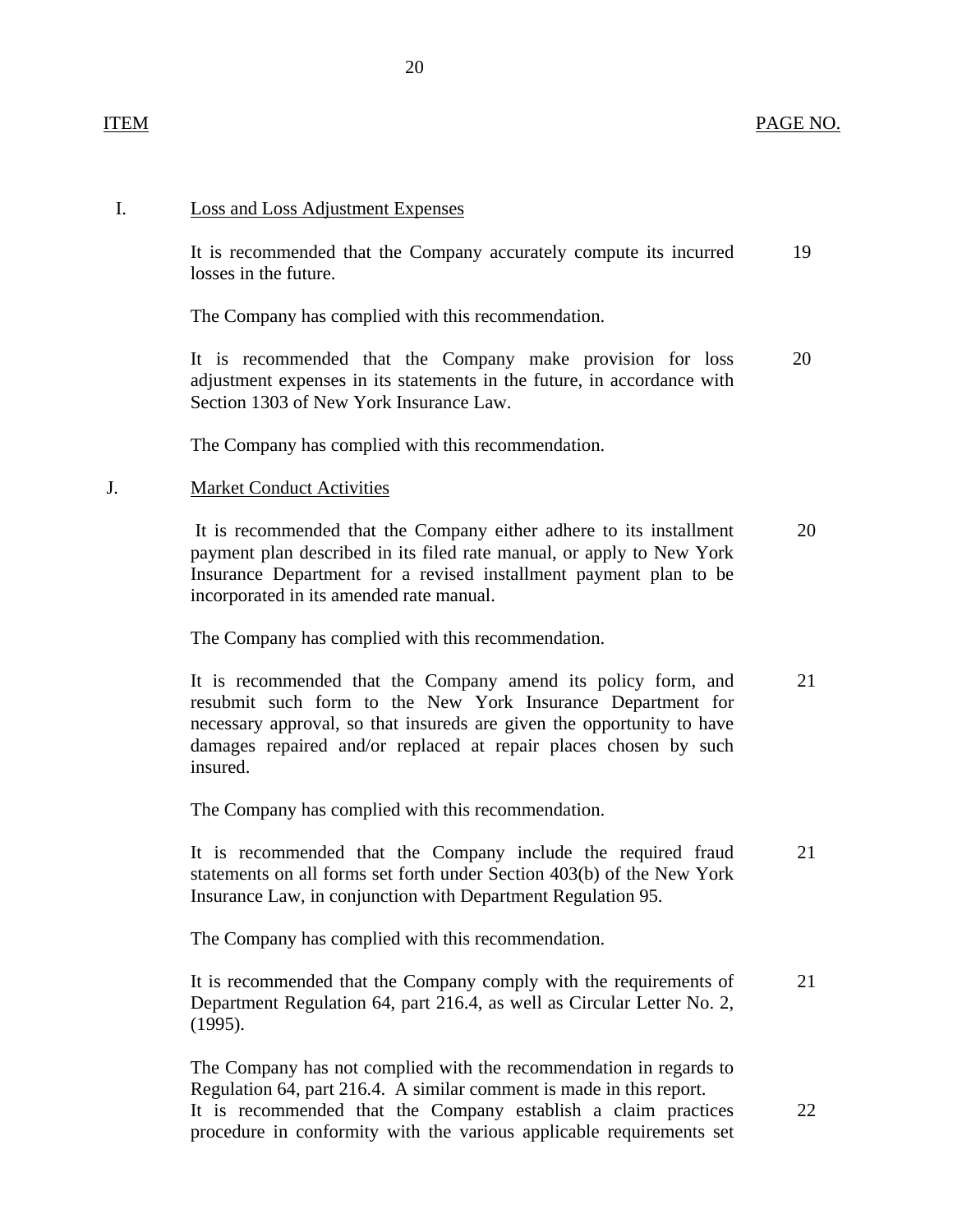<span id="page-22-0"></span>forth under Department Regulation 64 (Part 216), and ensure all claims personnel's familiarity with such Regulation.

The Company has complied with this recommendation.

It is recommended that the Company comply with the requirements set 22 forth under Department Regulation 64, Part 216.6 (h), regarding notification to claimants of their rights.

The Company has complied with this recommendation.

It is recommended that the Company comply with Section 405(a) of 22 New York Insurance Law, and report any fraudulent claim to the Frauds Bureau.

The Company has complied with this recommendation.

## **7. SUMMARY OF COMMENTS AND RECOMMENDATIONS**

# ITEM PAGE NO.

| Α.        | <b>Description of Company</b>                                                                                                                                                     |   |
|-----------|-----------------------------------------------------------------------------------------------------------------------------------------------------------------------------------|---|
|           | It is recommended that the Company accurately calculate and report<br>its common capital stock issued and outstanding.                                                            | 3 |
| <b>B.</b> | Management                                                                                                                                                                        |   |
|           | It is recommended that the Company ensure that all directors<br>and officers complete conflict and interest statements annually.                                                  |   |
|           | <b>Abandoned Property Report</b>                                                                                                                                                  |   |
|           | It is recommended that the Company file its abandoned property reports on<br>a timely basis pursuant to the provisions of Section 1316 of the New York<br>Abandoned Property Law. | 9 |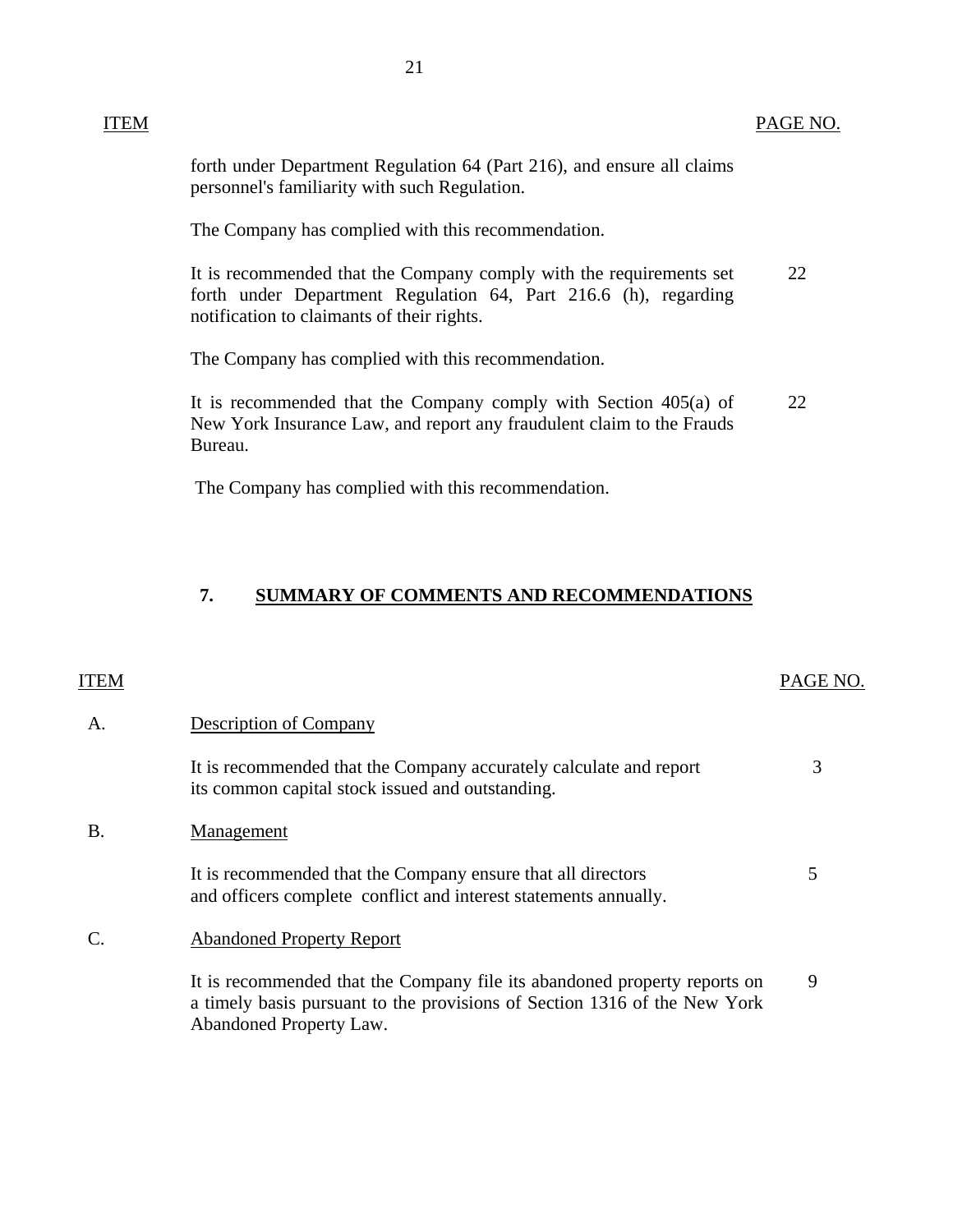# D. Account and Records

## Internal Control

It is recommended that the Company segregate duties and responsibilities 10 among personnel to ensure a sound internal control environment.

## Disaster Recovery Plan

It is recommended that the Company adopt a formal disaster recovery plan. 10

## E. Market Conduct Activities

It is recommended that the Company comply with the provisions of Part 16 216.6 (a) (c) of Department Regulation 64.

It is recommended that the Company comply with the provisions Part 216.4 16 (a) (b).of Department Regulation 64.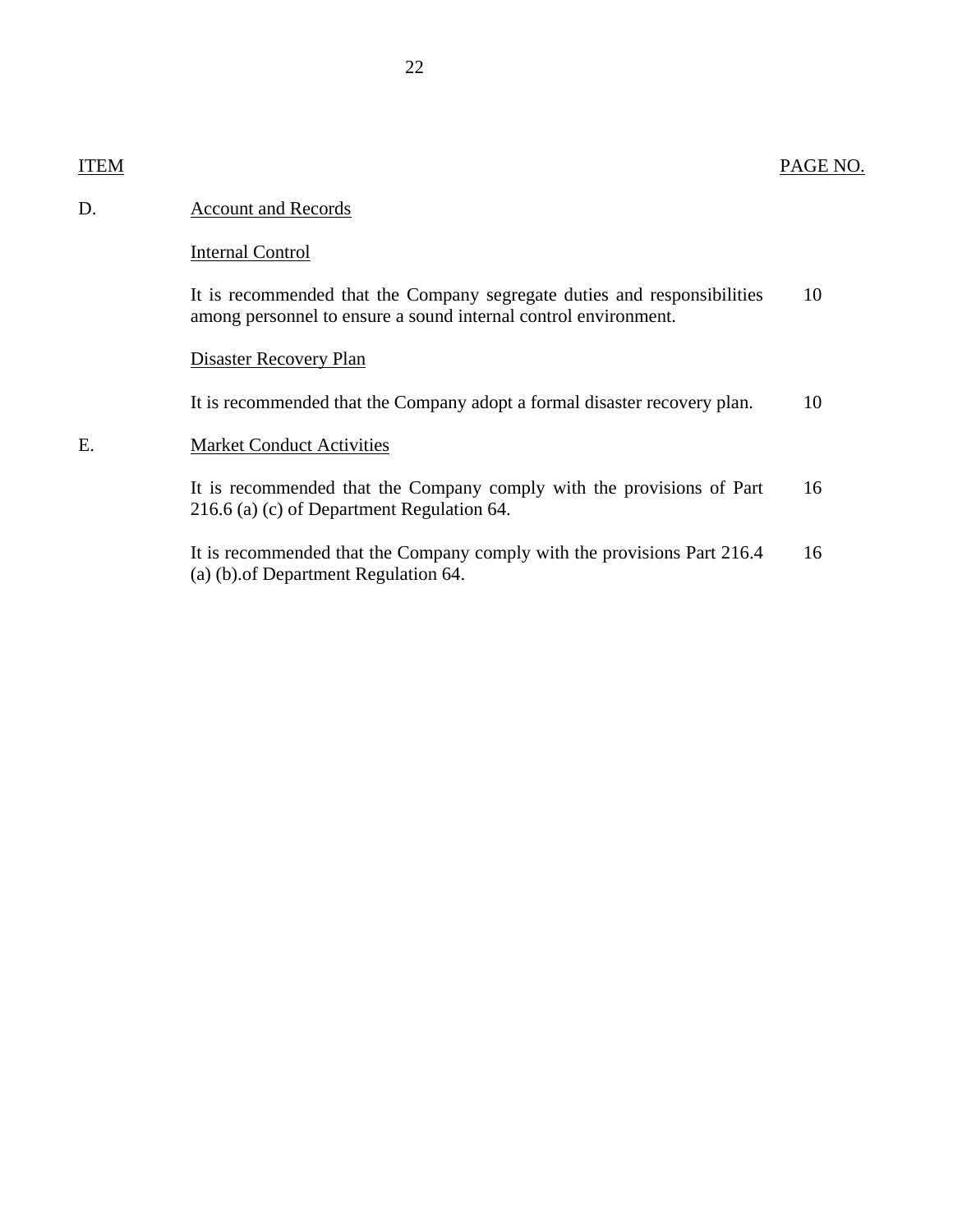Respectfully submitted,

/S/

 Adebola Awofeso, Senior Insurance Examiner

STATE OF NEW YORK ) )SS:  $\mathcal{L}$ COUNTY OF NEW YORK )

ADEBOLA AWOFESO, being duly sworn, deposes and says that the foregoing report, subscribed by him, is true to the best of his knowledge and belief.

> $/S/$ Adebola Awofeso

Subscribed and sworn to before me

this  $\qquad \qquad$  day of  $\qquad \qquad$  , 2004.